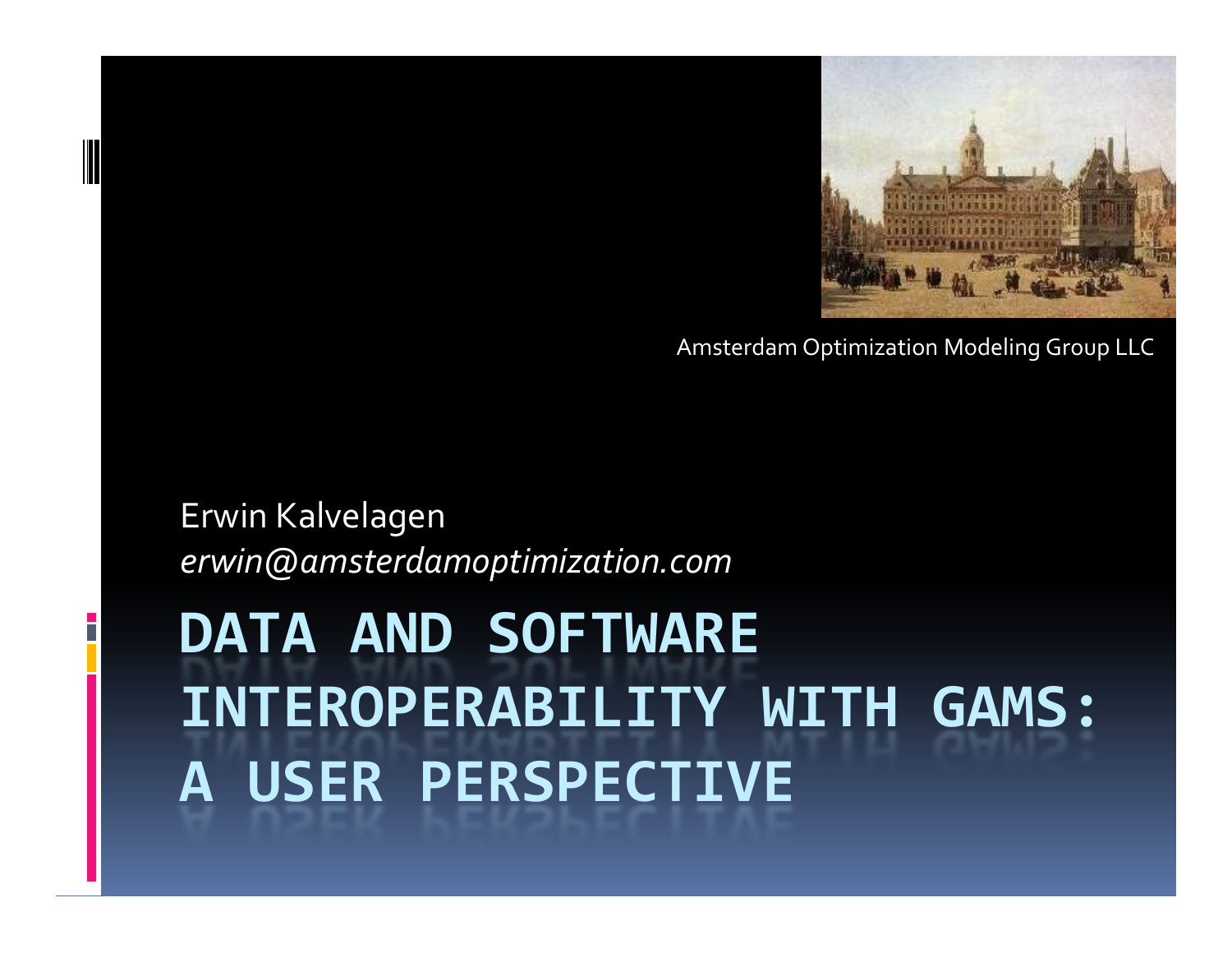# Modeling Languages

- Specialized Modeling Languages (GAMS, AMPL,…) are very good in what they do
	- **Efficient, compact representation of a model** -
	- - In a way that allows thinking about the complete model
	- - And that allows and encourages experiments and reformulations
	- -Through maintainable models
	- Especially when they become really big
	- Handle irregular and messy data well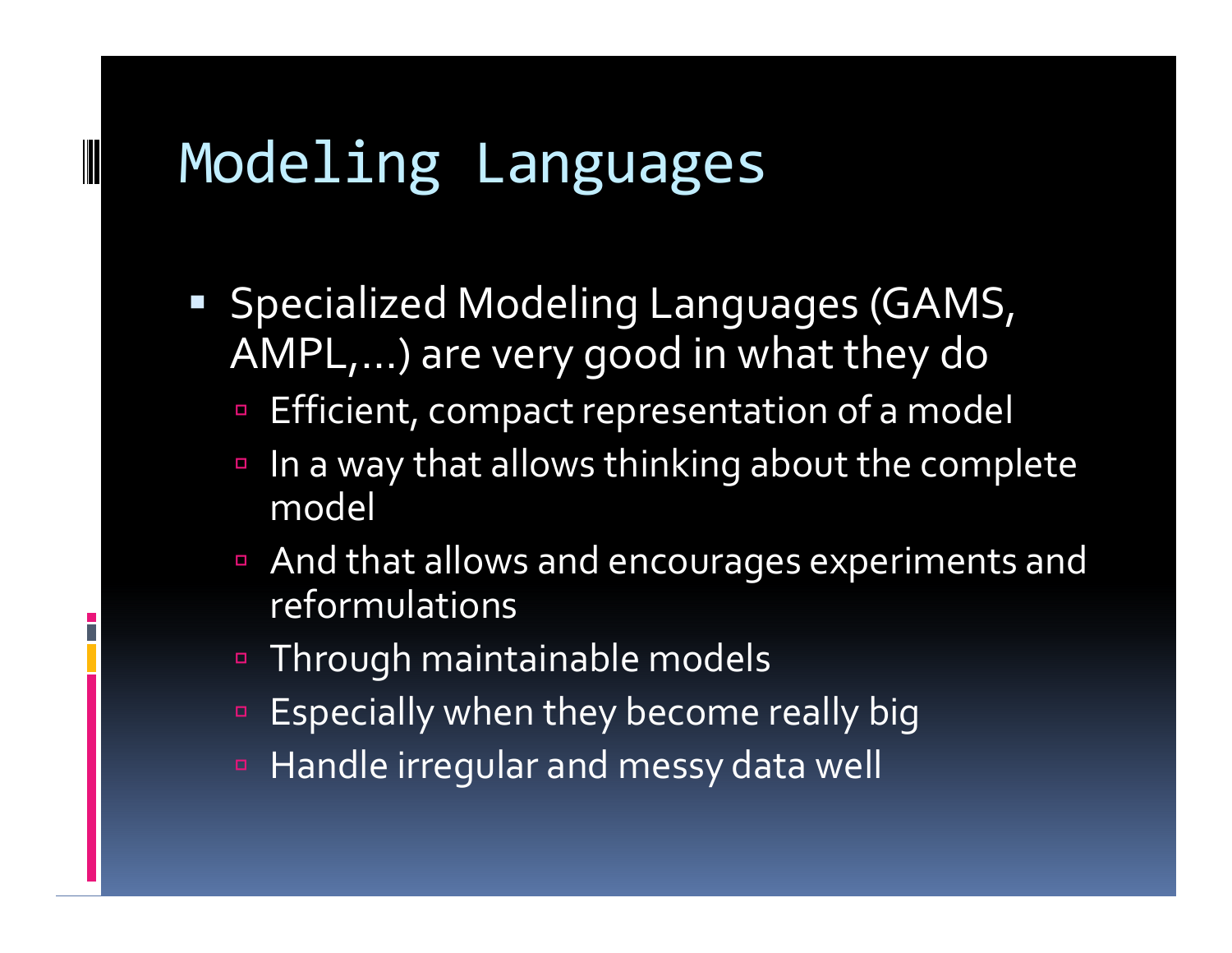# API attraction: Σειρήν

**■ Many new users are seduced** to program against solver API's



- Familiar environment, no new funny language to learn
- But for large, complex models this is really a step back
- Even when using higher level modelingfortified API's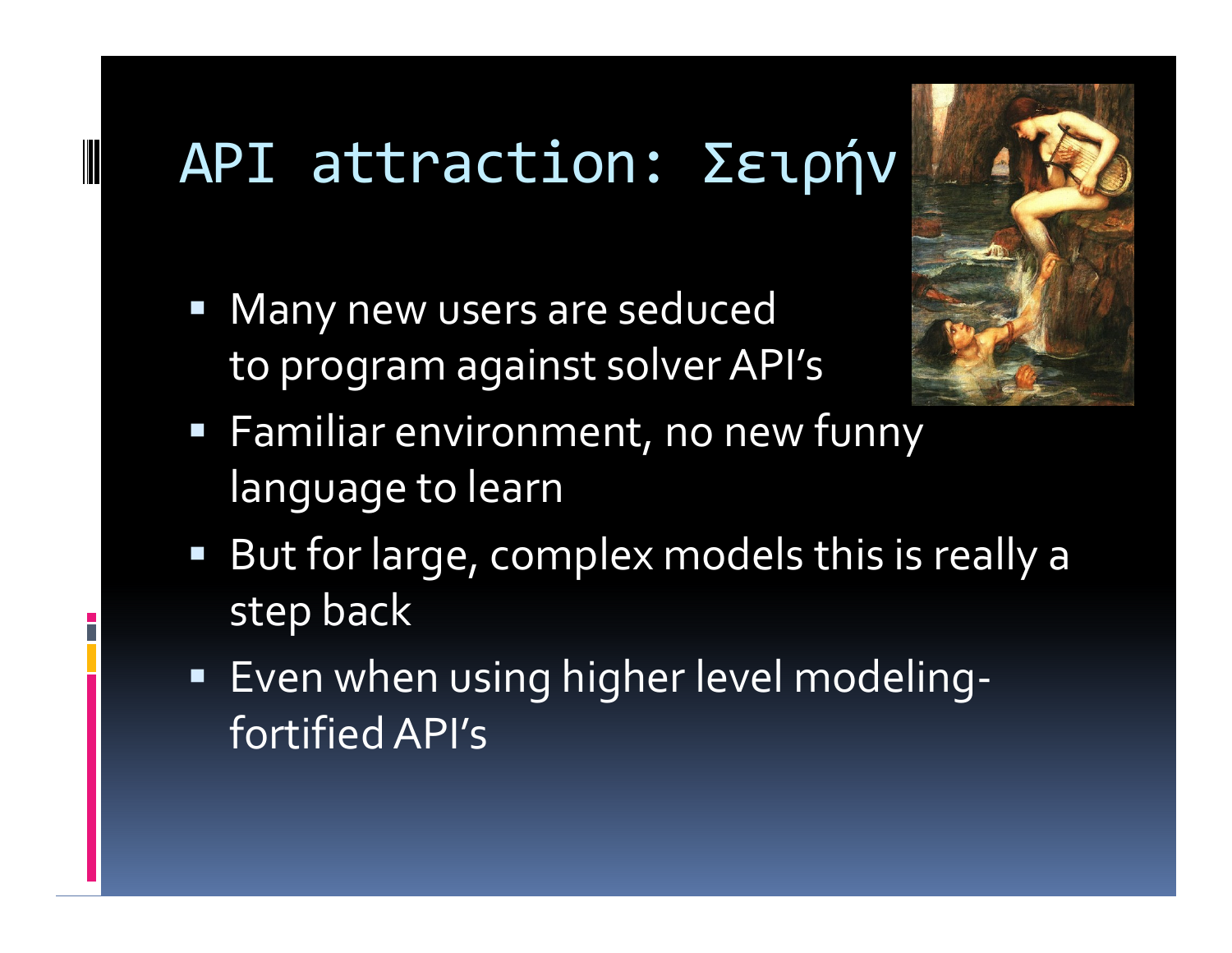# Modeling Environments

| <b>Environment</b>             | Solver API       | <b>Modeling API</b> | <b>Modeling</b><br>Language |
|--------------------------------|------------------|---------------------|-----------------------------|
| <b>GAMS, AMPL</b>              |                  |                     | X                           |
| <b>IBM ILOG</b>                | Cplex API        | Concert             | OPL                         |
| <b>MS Solver</b><br>Foundation | Solver Level API | <b>SFS</b>          | <b>OML</b>                  |
| <b>GLPK</b>                    | <b>API</b>       |                     | Mathprog                    |

Some programmers love:

Malloc, Linker errors, Compiler versions, Library versions, Makefiles, Windows vs. Unix, Debuggers, …

But for others this is time taken away from modeling…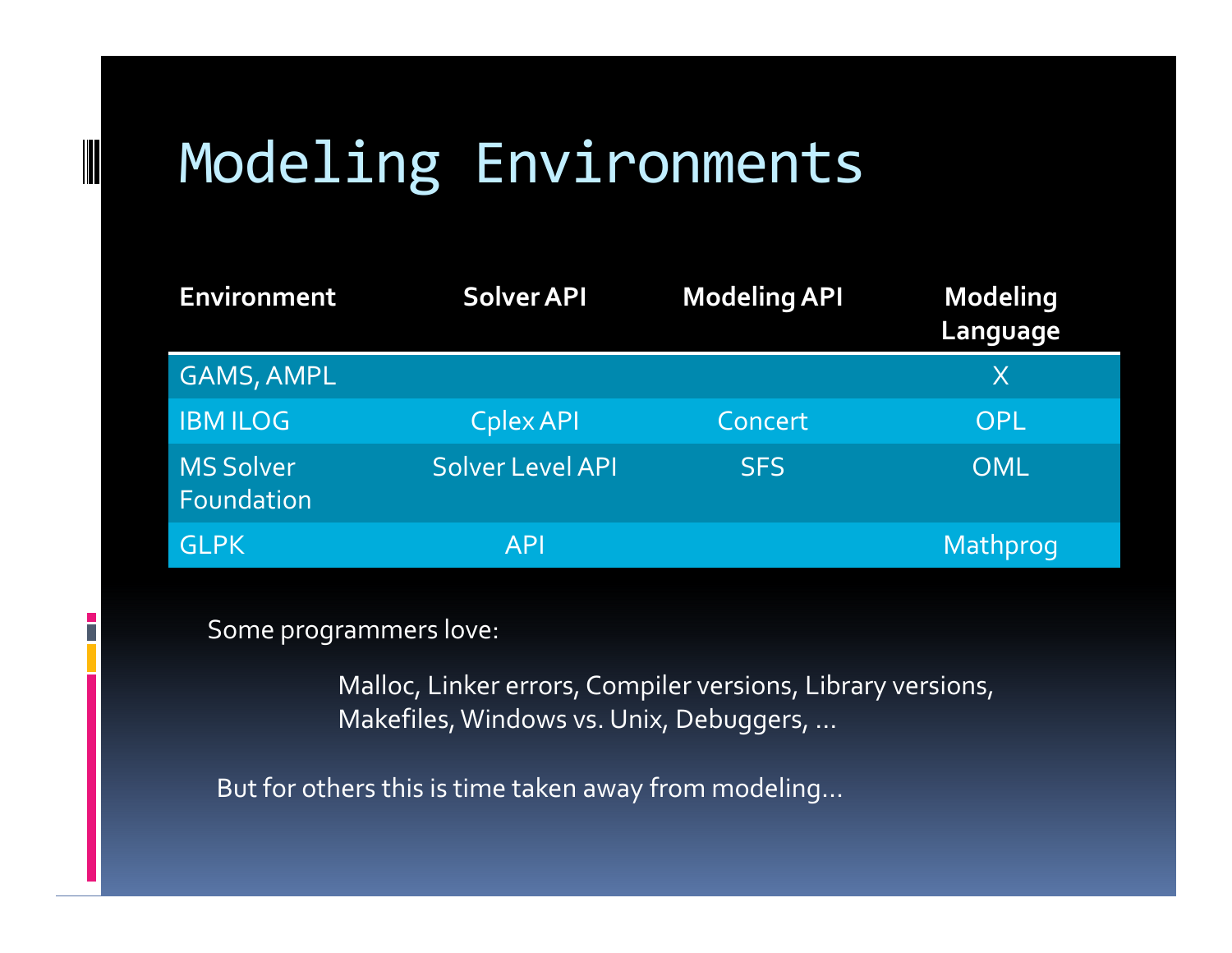### Also increased use of optimization in …



 $\parallel$ 

i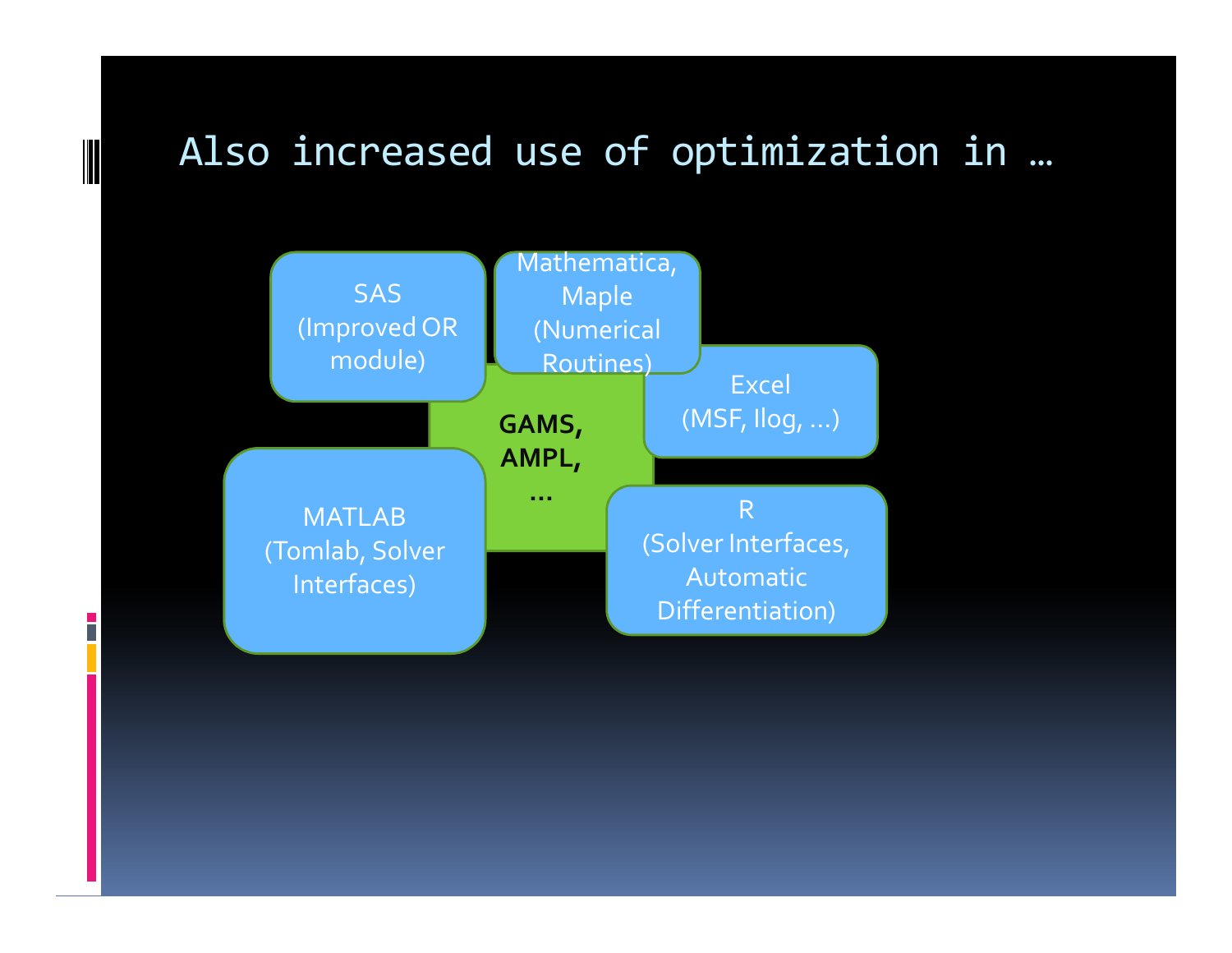# Answer: Interoperability

- Make GAMS more attractive for programmers by allowing to use external software
- Make the user decide what to do in GAMS or in other environment
- Make data exchange as easy as possible
	- Even for large data

□ Safety: this is a spot where lots of things can and will go wrong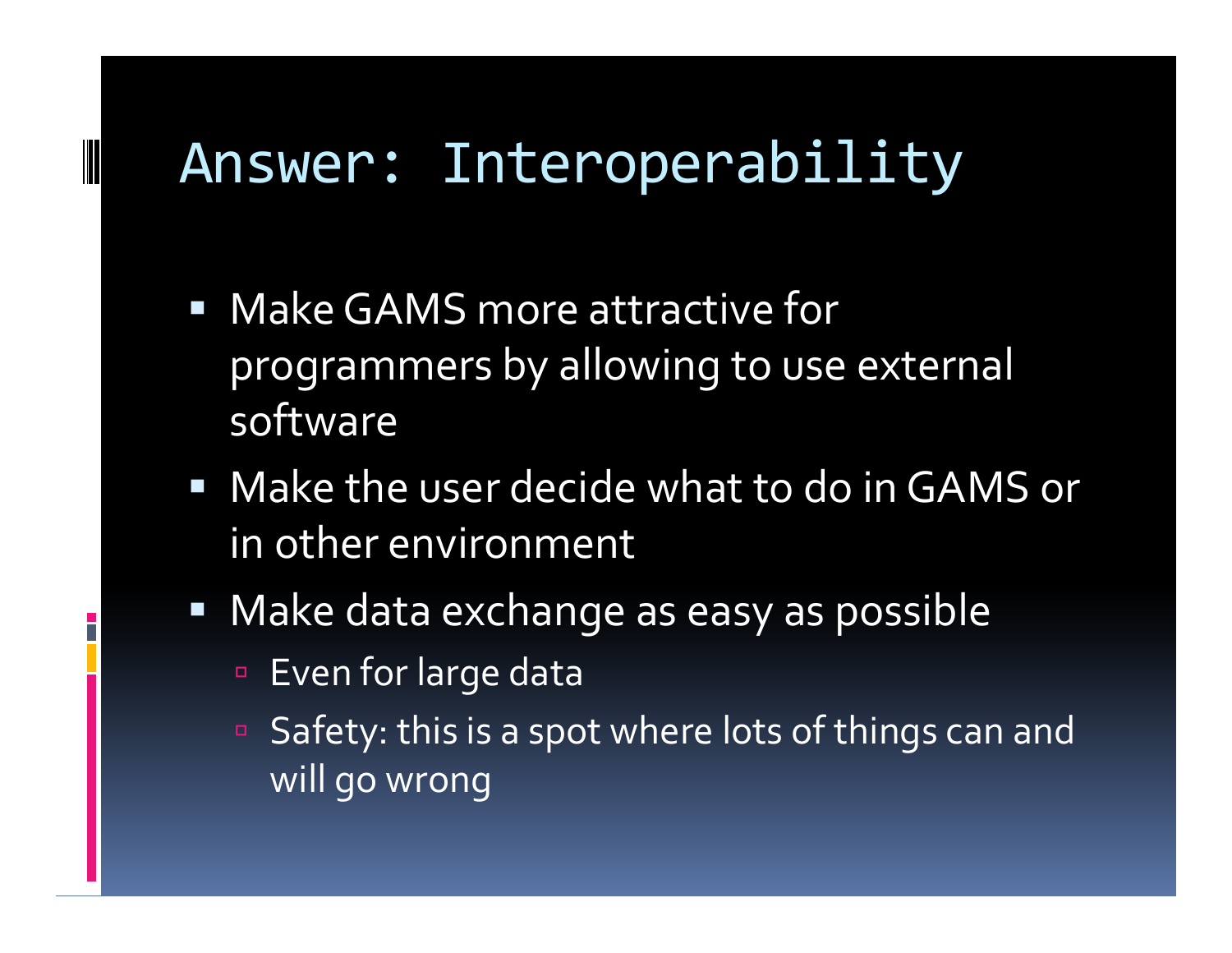# Flexibility

- Do not decide for user
	- -Data manipulation can be done in GAMS or Excel
	- - Computation can be done in GAMS or external software
	- - Allow these decisions to be made depending on the situation
		- Skills
		- Available software
		- **-** Suitability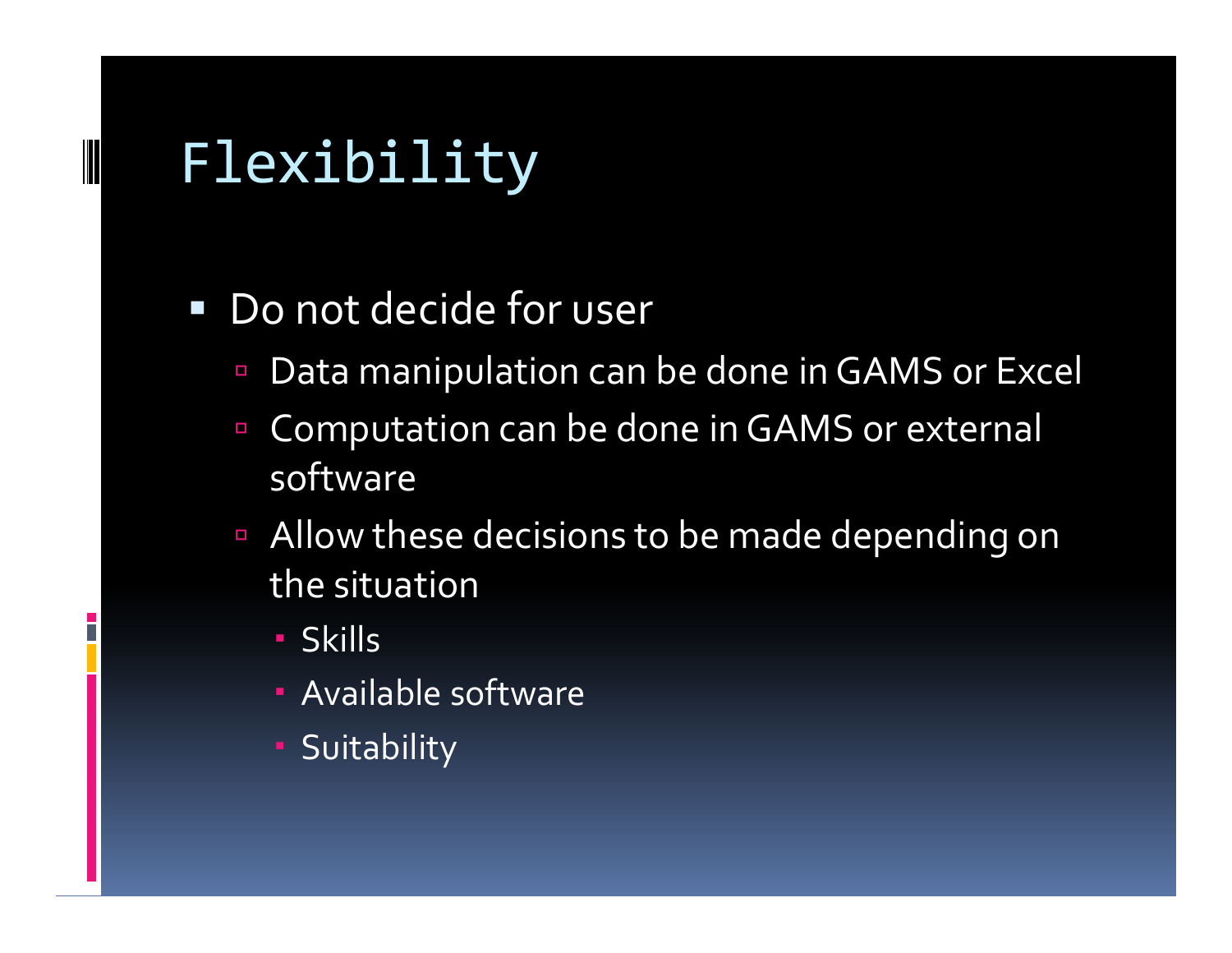# E.g. Data handling



Where to put functionality: In Date Source Environmentor Modeling System

> This has also to dowith procedural vs declarative andwith data manipulationcapabilities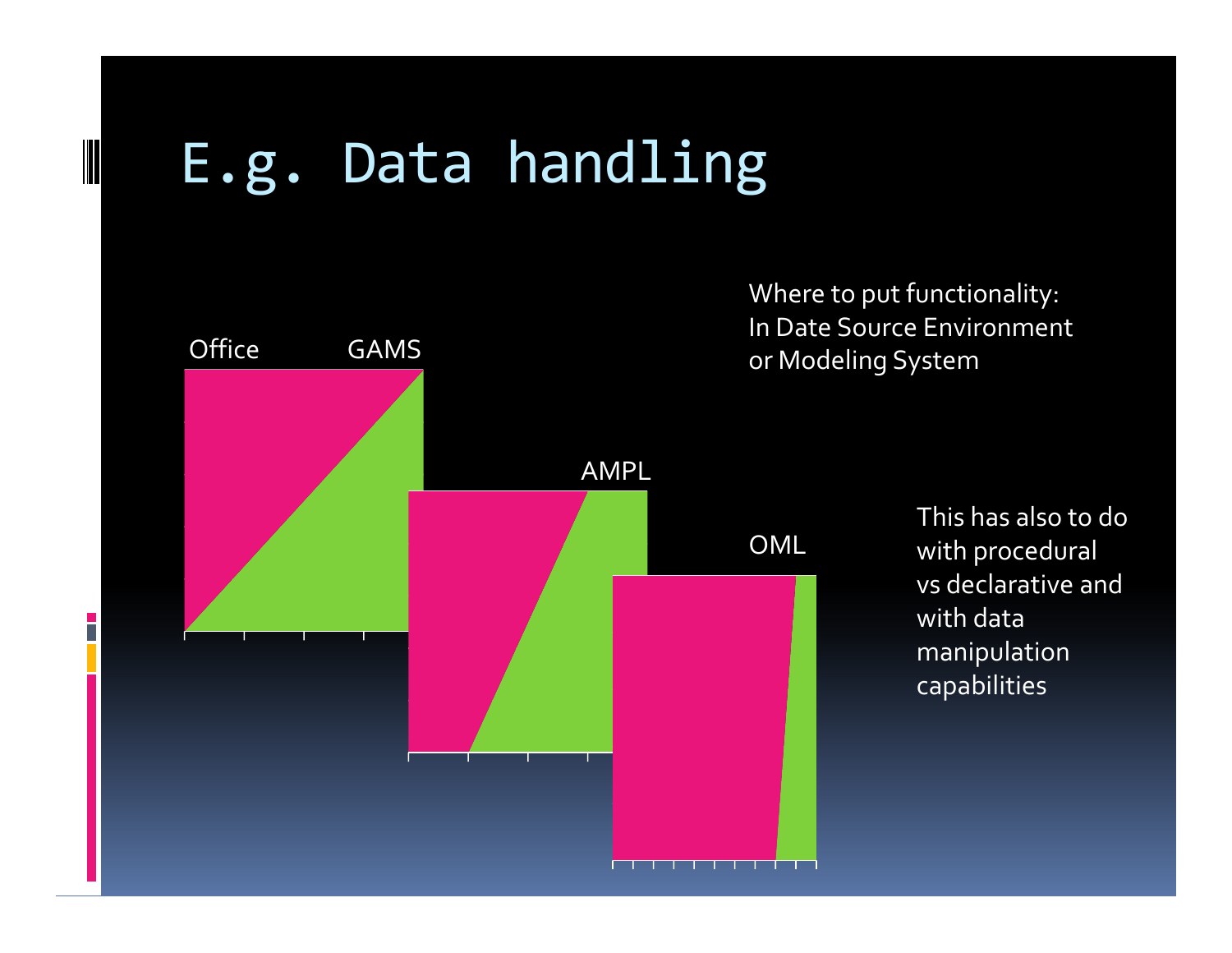# GDX in practice

 $\Box$ It really works

- -Binary, fast
- You can look at it
- **Example 1** Limitations:
	- - Cannot add records or symbols
		- Eg: combine two gdx files
		- GDX is immutable
	- Not self contained wrt GAMS:
		- Needs declarations
	- □ Zero vs non-existent
	- GAMS interface
		- **B**  $\bullet$  sload is dangerous
		- Compile time vs execution time
		- Execution time limits (each call separate gdx, cannot add set elements at execution time)

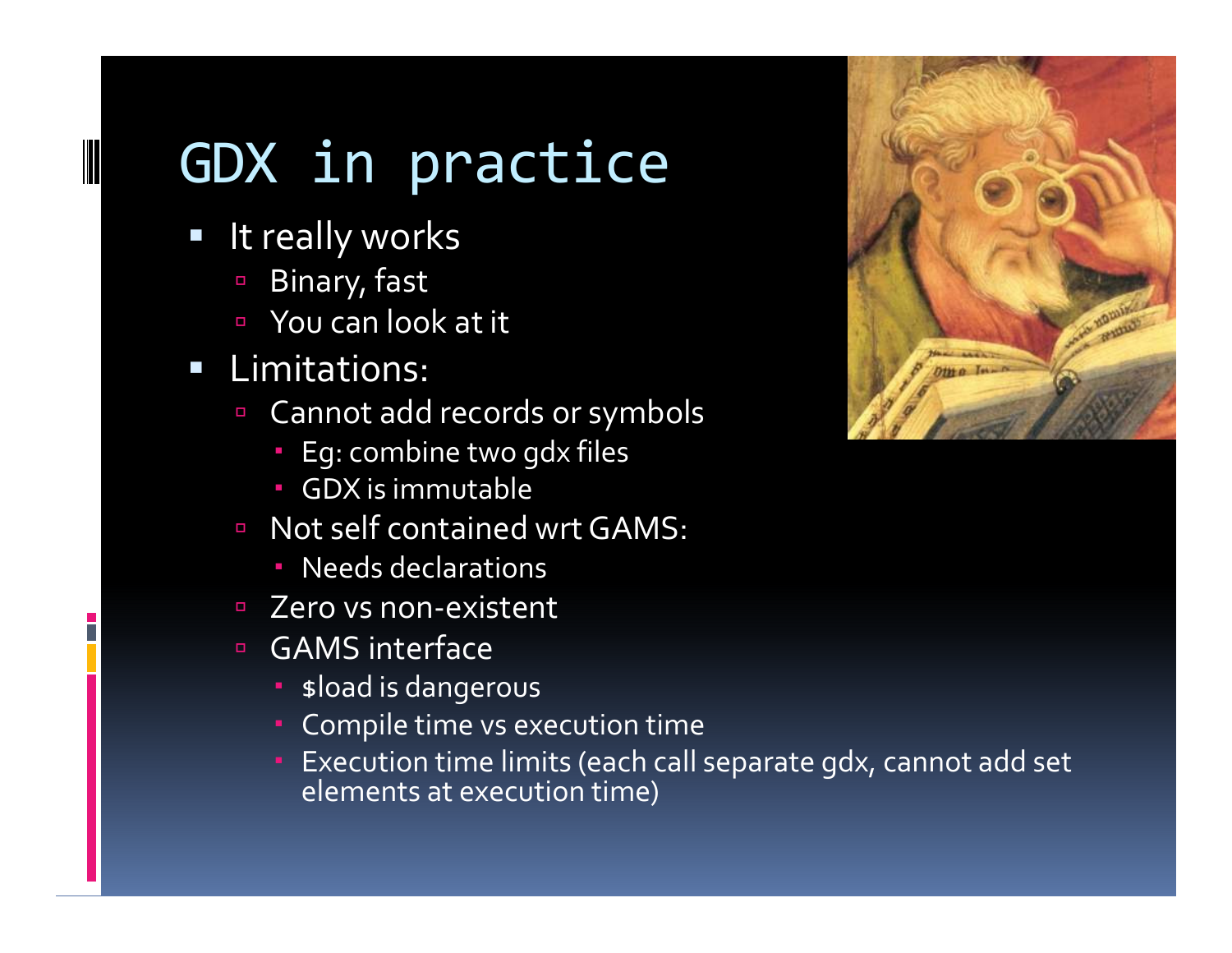# Example: USDA Farm database

- $\blacksquare$  Imports 3 MDB + 1 XLS file  $\rightarrow$  1 GDX file
	- $\pm$  5 million records (raw data)

165 symbols

| <b>File</b>                      | Size (bytes) |
|----------------------------------|--------------|
| FARMLandWaterResourcesDraft.mdb  | 80,650,240   |
| FARMResourcesProductionDraft.mdb | 429,346,816  |
| GTAP54-NonLandIntensive.mdb      | 303,616,000  |
| FIPS2&FAOCountries.xls           | 29,184       |
|                                  |              |
| farm.gdx                         | 119,811,434  |
| farm.gdx (compressed)            | 52,924,664   |

- $\blacksquare$  Good, compact way to distribute and reuse large data sets (input or output)
- $\blacksquare$ Aggregation easier in GAMS than in Access!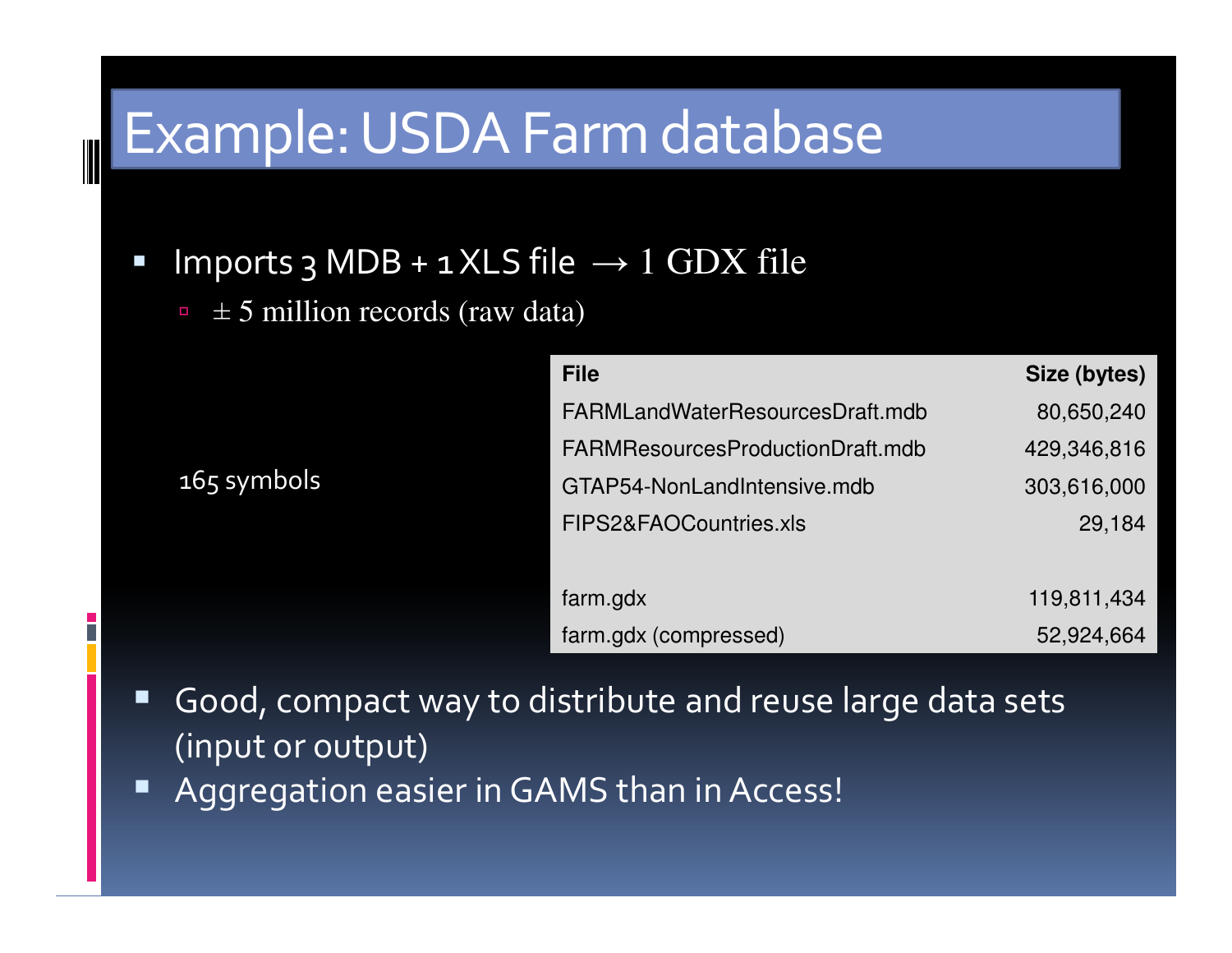# Example: USDA Reap Model

#### Combine data from different sources

B

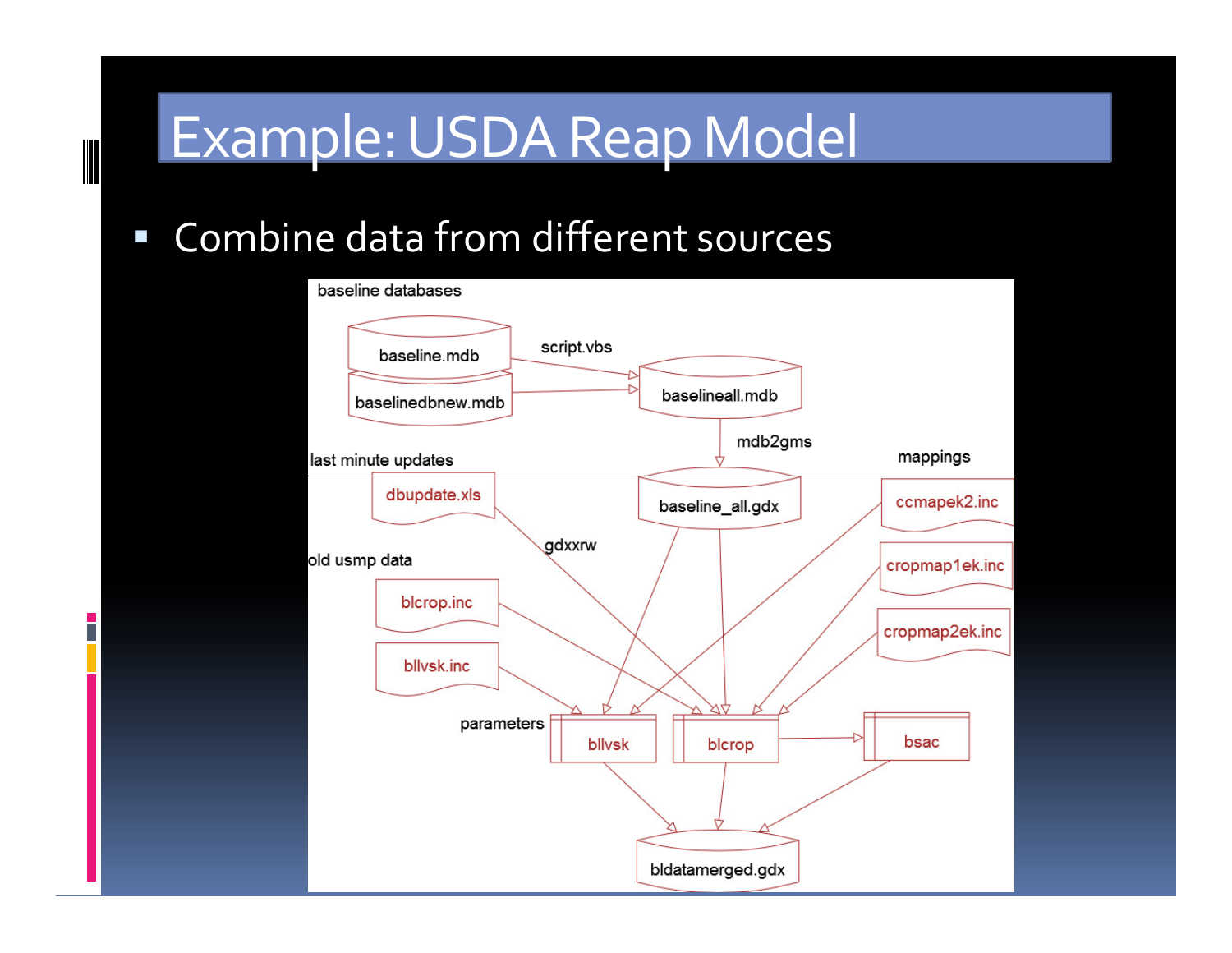### Conversion mdb -> gdx

```
$onecho > cmd.txt
I=FeedGrainsData.mdb
X=FeedGrainsData.gdx
```

```
q1=select commodity from tblCommoditiess1=commodity
```

```
q2=select attribute from tblAttributess2=attribute
```

```
q3=select period from tblTimePeriodss3=period
```

```
q4=select unit from tblUnitss4=unit
```

```
q5=select distinct(iif(isnull(isource),'blank',isource)) \from tblFG update where \
  not isnull(year)s5=isource
```

```
q6=select geo from tblgeographys6=geocode
```

```
q7=select commodity,attribute,unit,iif(isnull(isource),'blank',isource),geocode,year,period,value \
  from tblFG update where \
  not isnull(year)p7=feedgrains$offecho
```
\$call mdb2gms @cmd.txt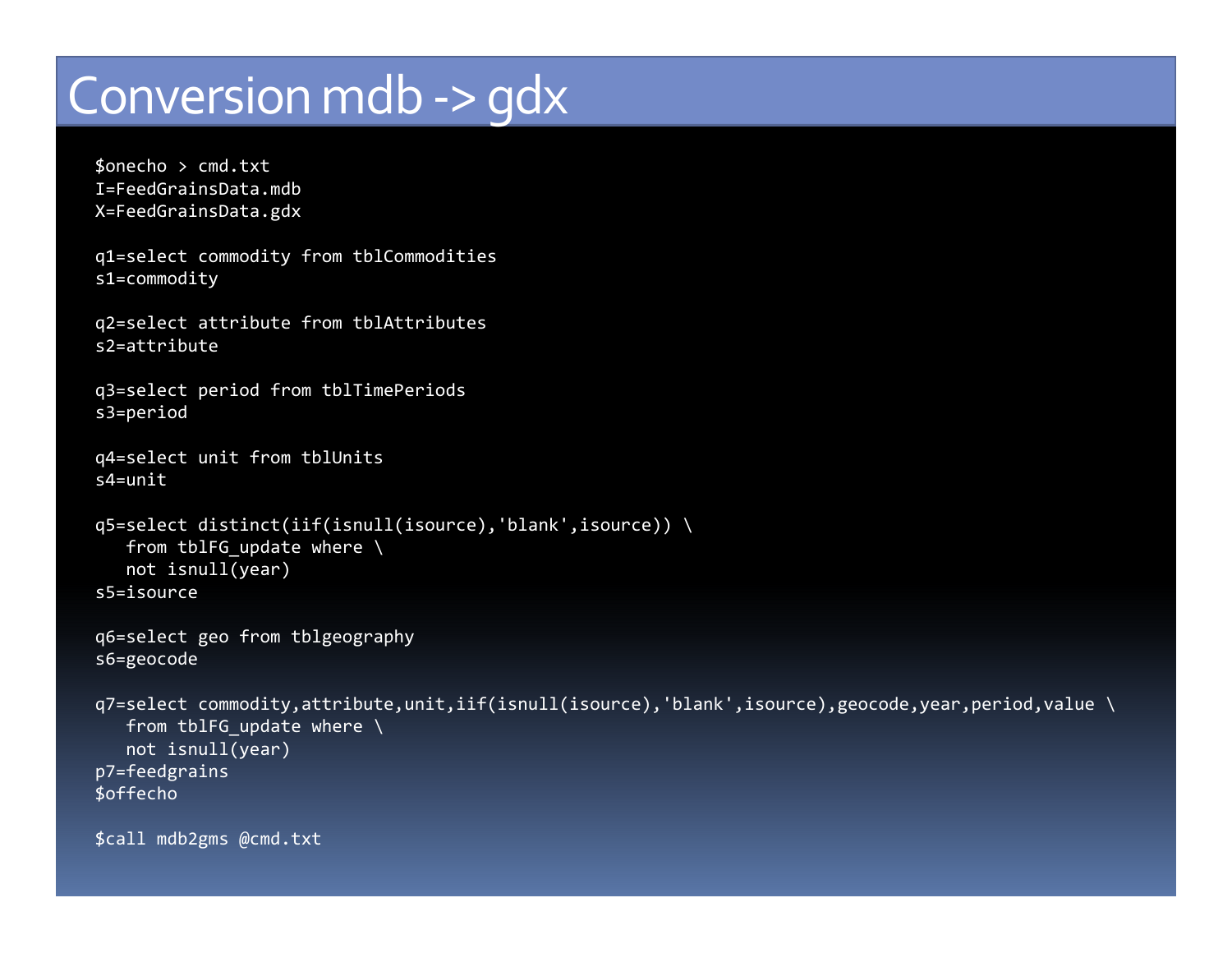# Typical Problems

- $\mathcal{L}^{\mathcal{A}}$ NULL's
- Duplicate records
- $\mathbb{R}^n$ Multivalued tables
- $\Box$  More difficult processing:
	- - Get latest available number
		- Difficult in SQL and in GAMS

Advantage of SQL: we can repair a number of problemson the fly.

| comm   | vear | forecasty value |      |  | comm   | year | value |  |
|--------|------|-----------------|------|--|--------|------|-------|--|
| corn   | 2010 | 2006            | 12   |  | corn   | 2010 | 12.5  |  |
| corn   | 2010 | 2007            | 12.5 |  | barley | 2010 | 9.1   |  |
| barley | 2010 | 2005            | 9    |  |        |      |       |  |
| barley | 2010 | 2006            | 9.1  |  |        |      |       |  |
|        |      |                 |      |  |        |      |       |  |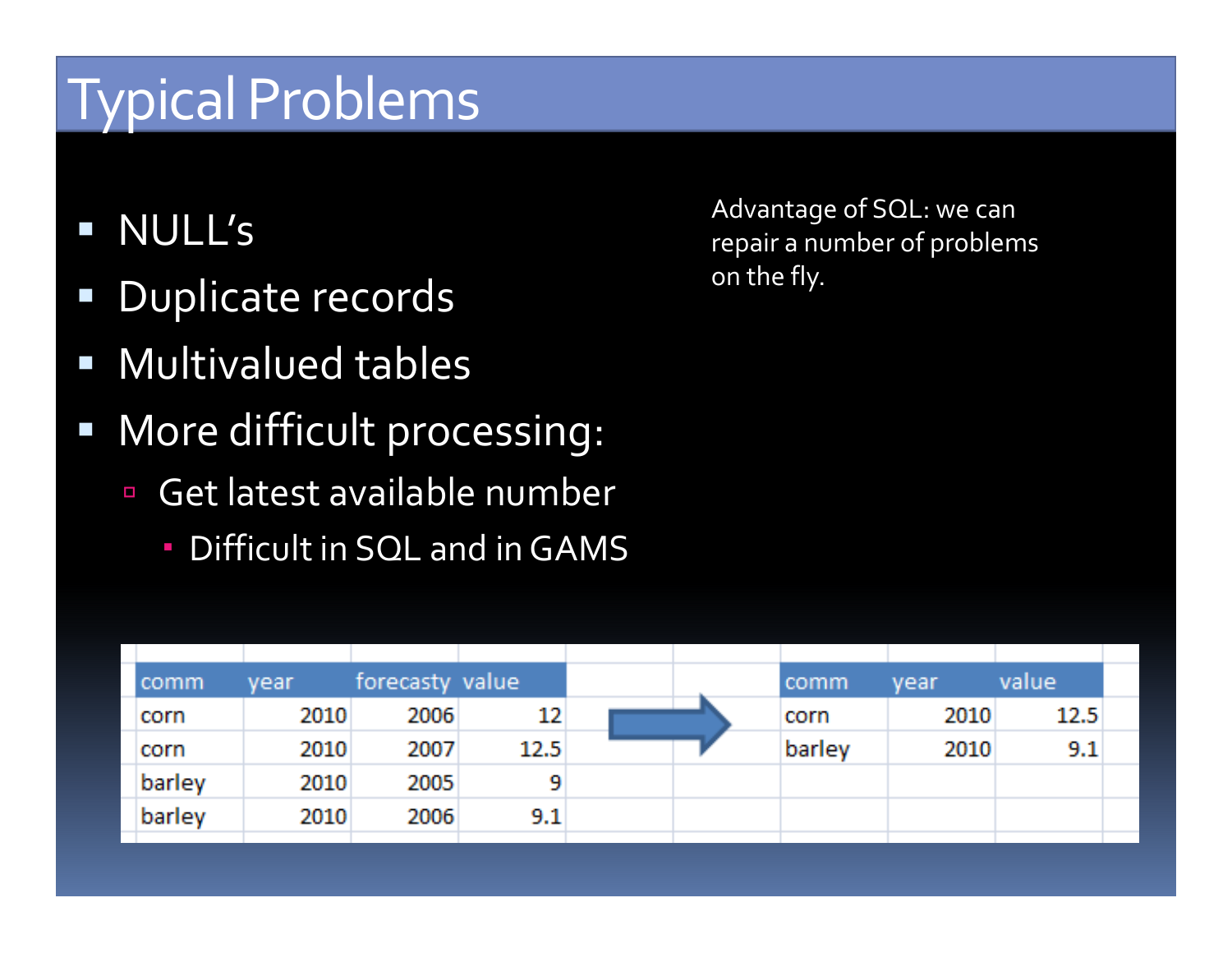# Data manipulation

 Role of data manipulation in a modeling language

 $\mathcal{L}_{\mathcal{A}}$ OML

- No data manipulation at all -
- -Do it in your data source environment (e.g. Excel)

### AMPL

- **n** More extensive data manipulation facilities -
- **Powerful if fits within declarative paradigm** -
- $\blacksquare$  GAMS
	- **Extensive use of data manipulation**
	- n Procedural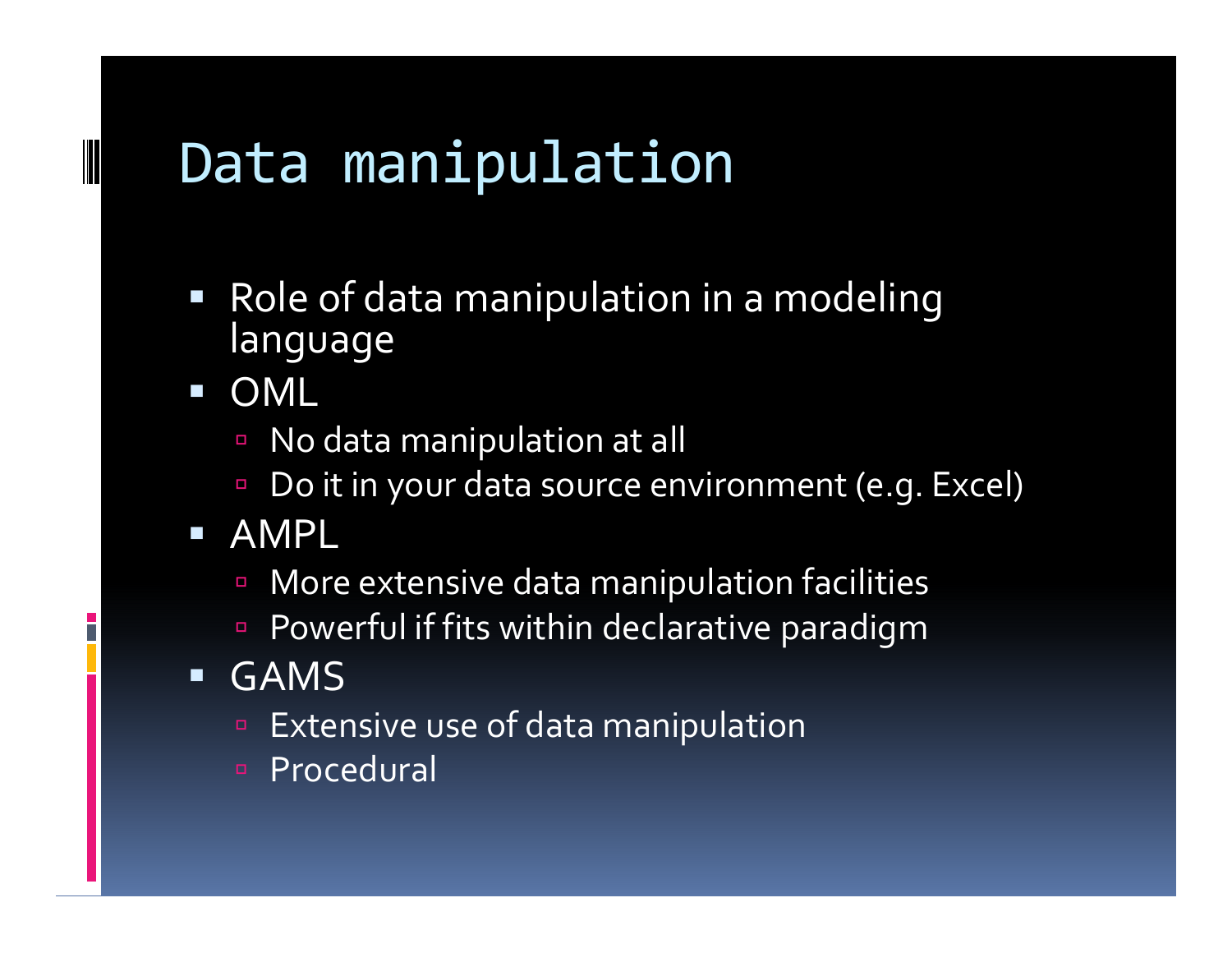# Policy Evaluation Models

- Often have serious data handling requirements
	- -Aggregation/disaggregation
	- $\Box$ Estimation/Calibration
	- -Simulation

#### Examples:

| Model          | <b>LOC</b> | LOC for equ's |
|----------------|------------|---------------|
| <b>Polysys</b> | 22576      | < 500         |
| Impact2000     | 17284      |               |
| IntegratedIW5  | 20177      | < 500         |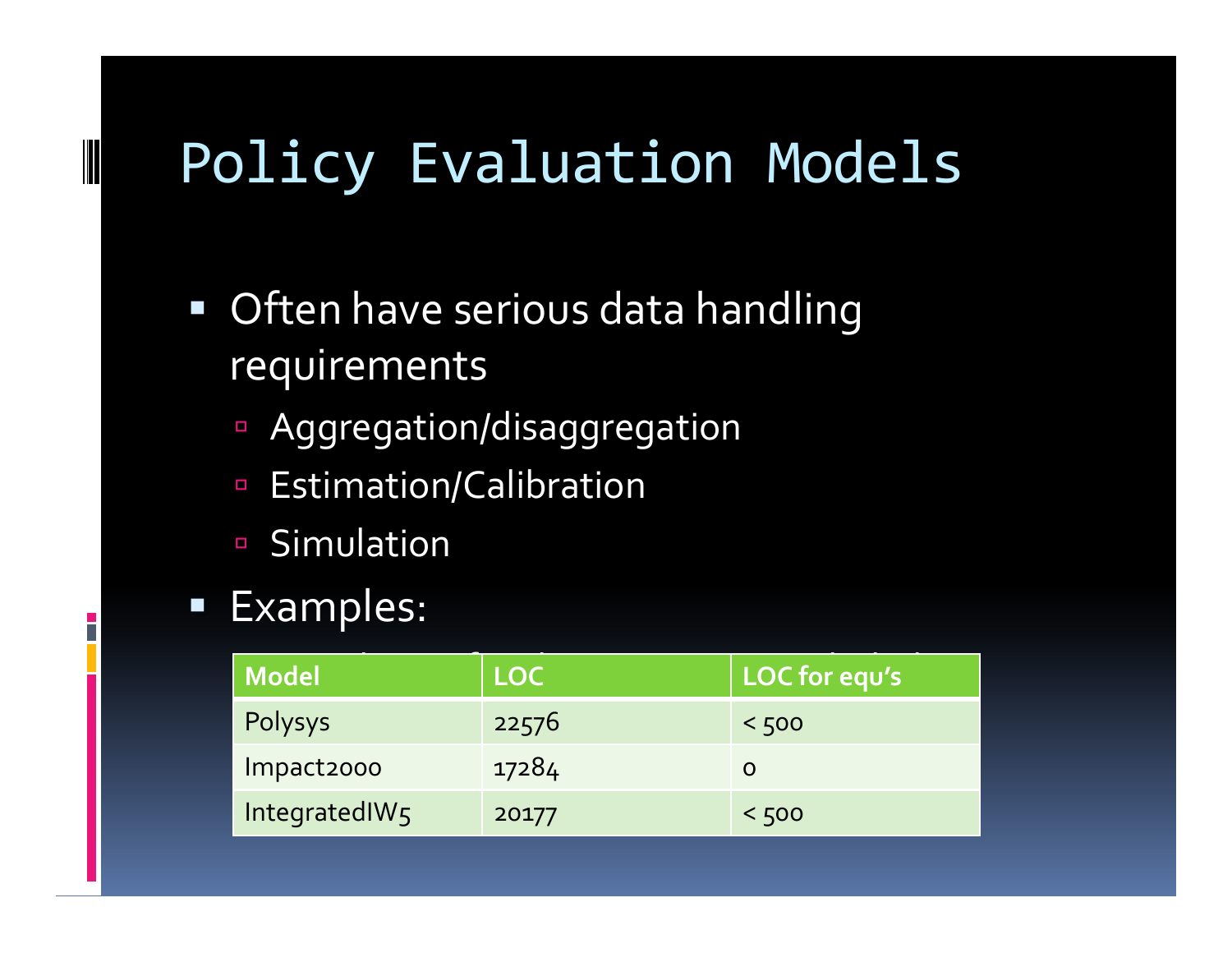### Sparse Data: matrix multiplication

Ampl

param N := 250; set  $I := \{1..N\}$ ; param A $\{i$  in I,  $j$  in I $\}$  := if (i=j) then  $1$ ; param B{i in I, j in I} := if (i=j) then  $1$ ; param C{i in I, j in I} := sum{k in I} A[i,k]\*B[k,j]; param  $s := sum\{i \in I, j \in I\}$  C[i,j]; display s;end;

GAMS

set i /1\*250/; alias (i,j,k);parameter  $A(i,j),B(i,j),C(i,j);$  $A(i, i) = 1;$  $B(i, i) = 1;$  $C(i,j)$  = sum(k, A(i,k)\*B(k,j)); scalar s; $s = sum((i,j), C(i,j));$ display s;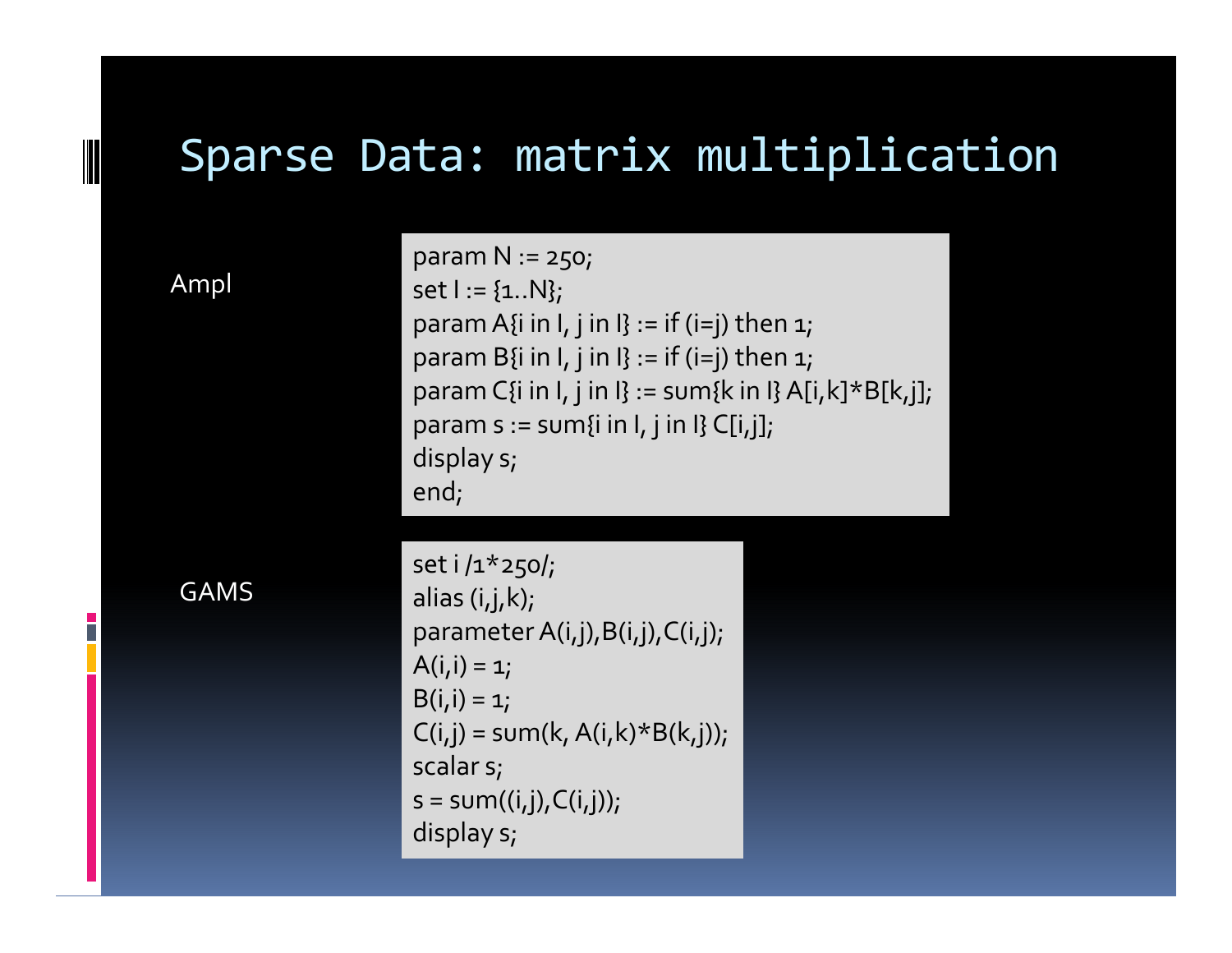

Ē

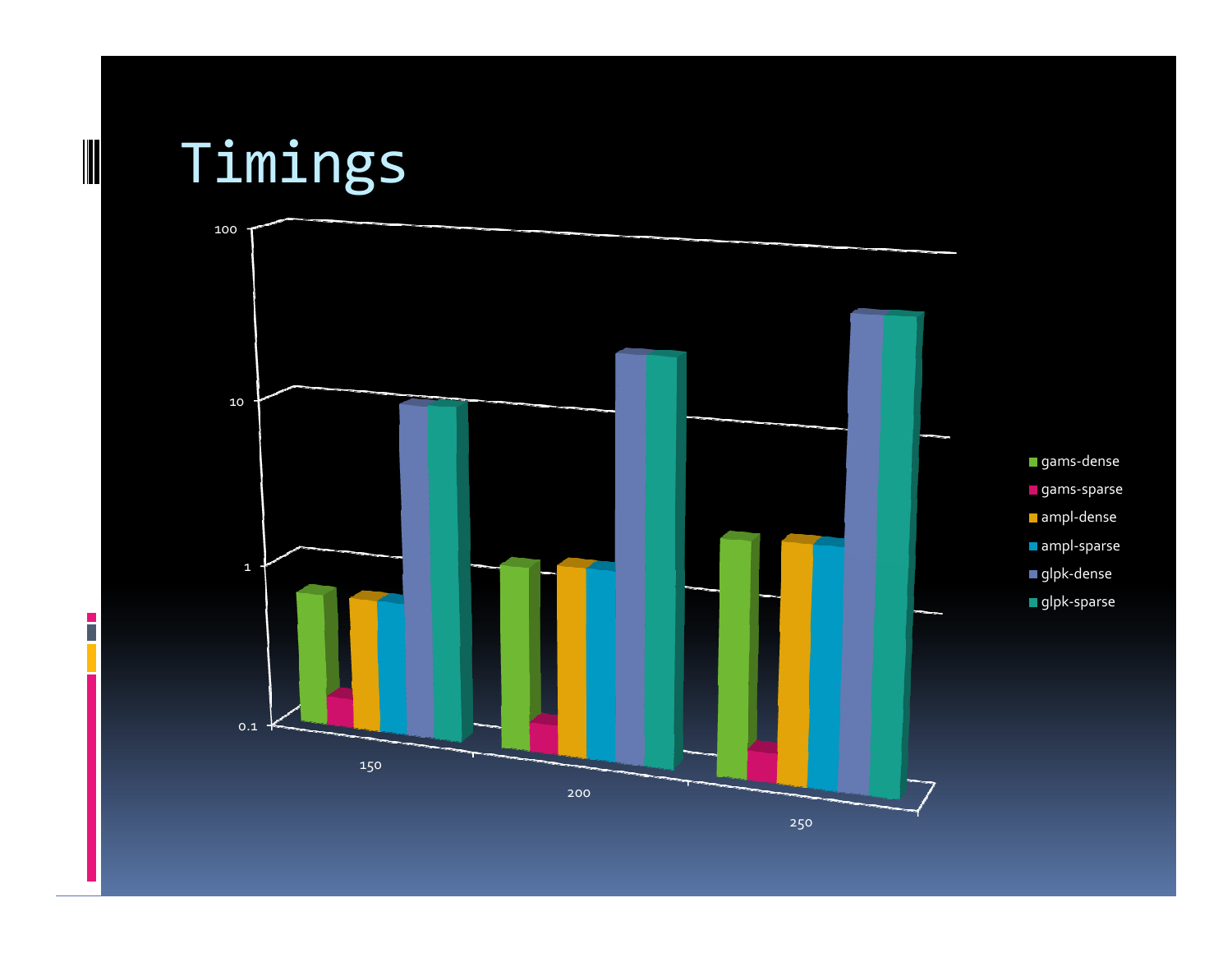# Solving Linear Equations

■ Solve Ax=b for x

- Often not a good idea to calculate A<sup>-1</sup>
- In GAMS we can solve by specifying Ax=b as equations

linsys(i).. sum(j,  $a(i,j)*x(j)$ ) =e= b(i);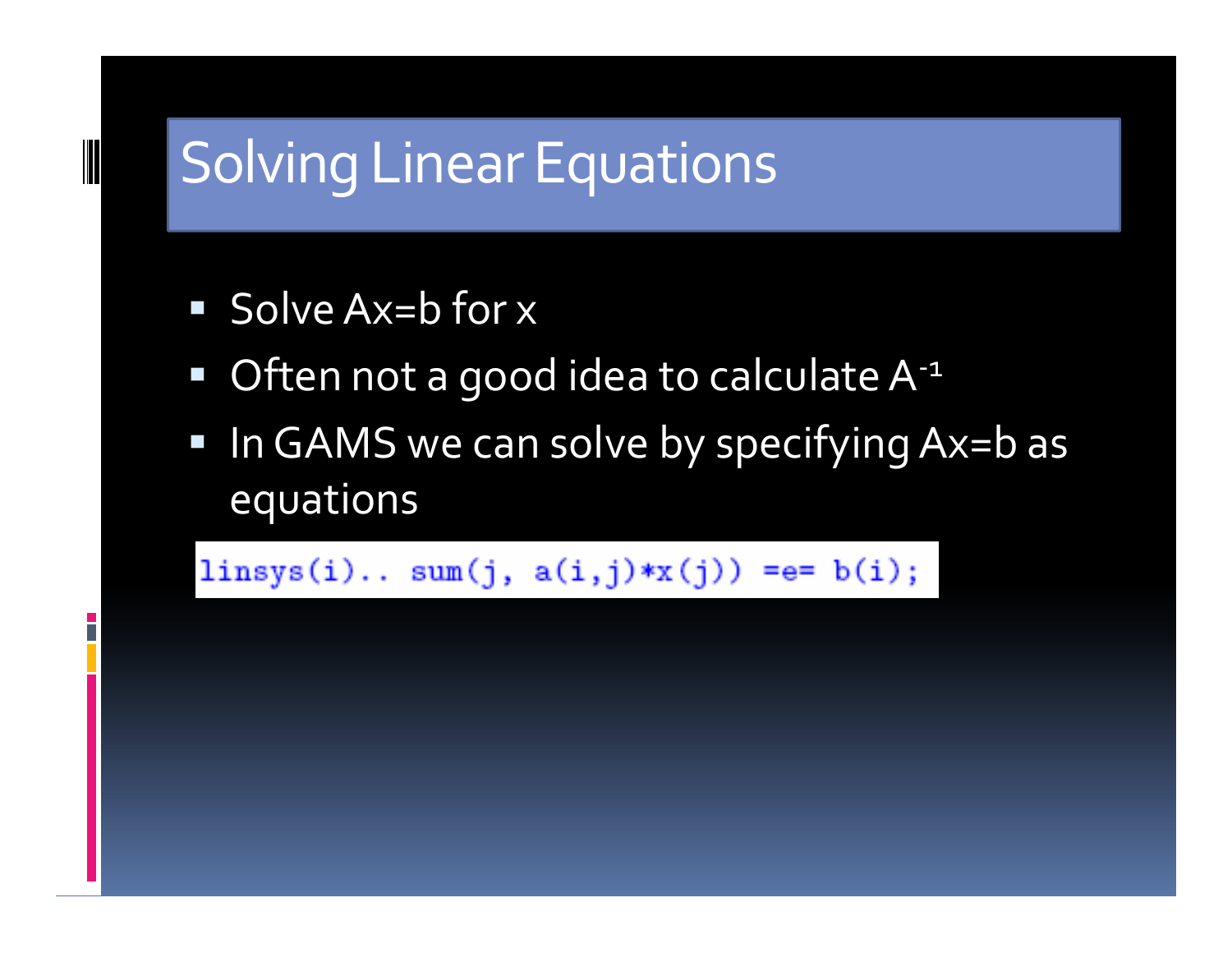

$$
A^{-1}A=I
$$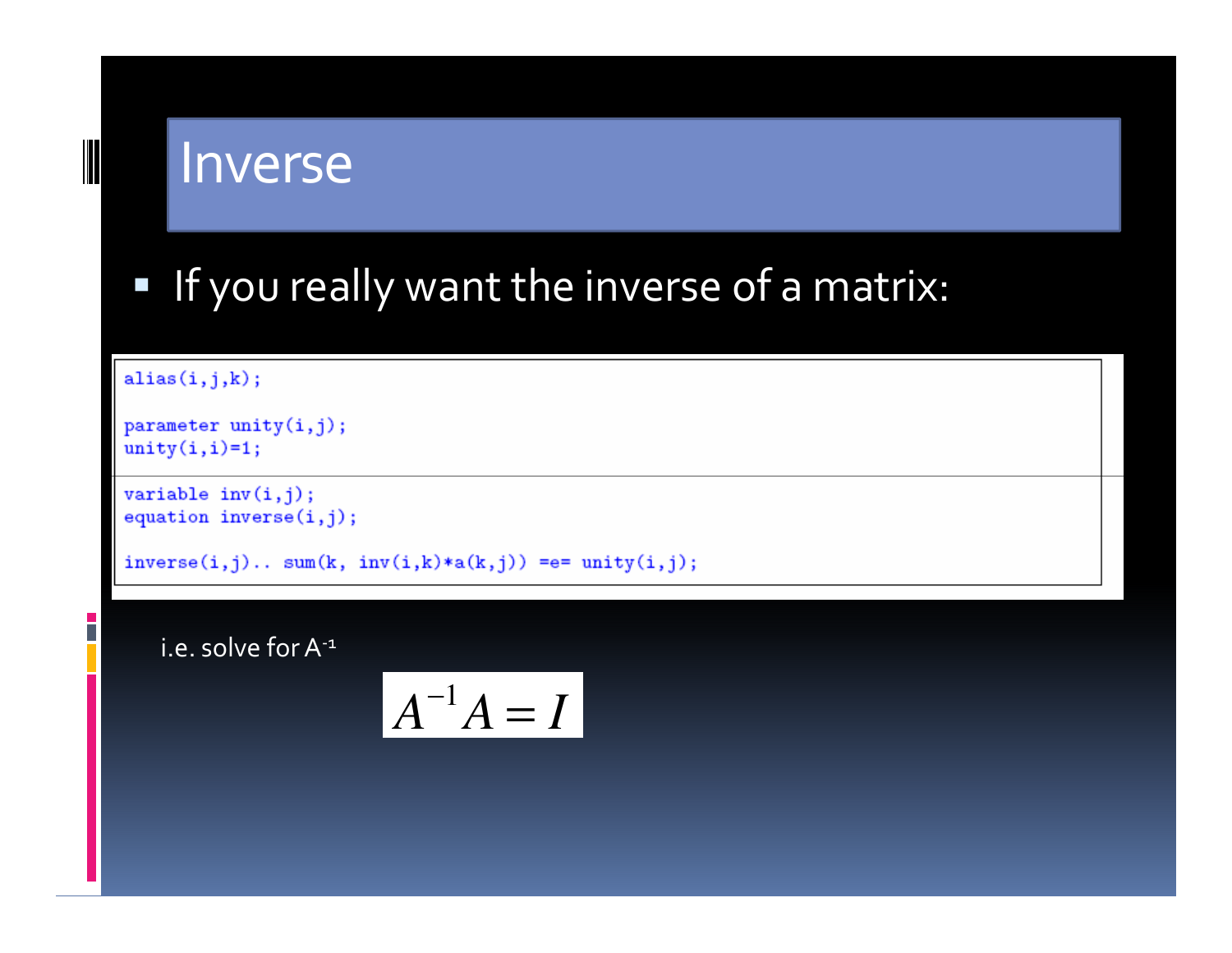# Speed Up: Advanced Basis

 We can provide advanced basis so the calculation takes 0 Simplex iterations

- $Inv.m(i,j) = o;$  (var: basic)

- $\textcolor{red}{\bullet}$  Inverse.m(i,j) = 1; (equ: non-basic)

|           | $method=1$ | $method = 2$ |
|-----------|------------|--------------|
| $n = 50$  | 10.637     | 0.433        |
| $n = 100$ | 8.267      | 4.036        |
| $n = 200$ | 313.236    | 53.395       |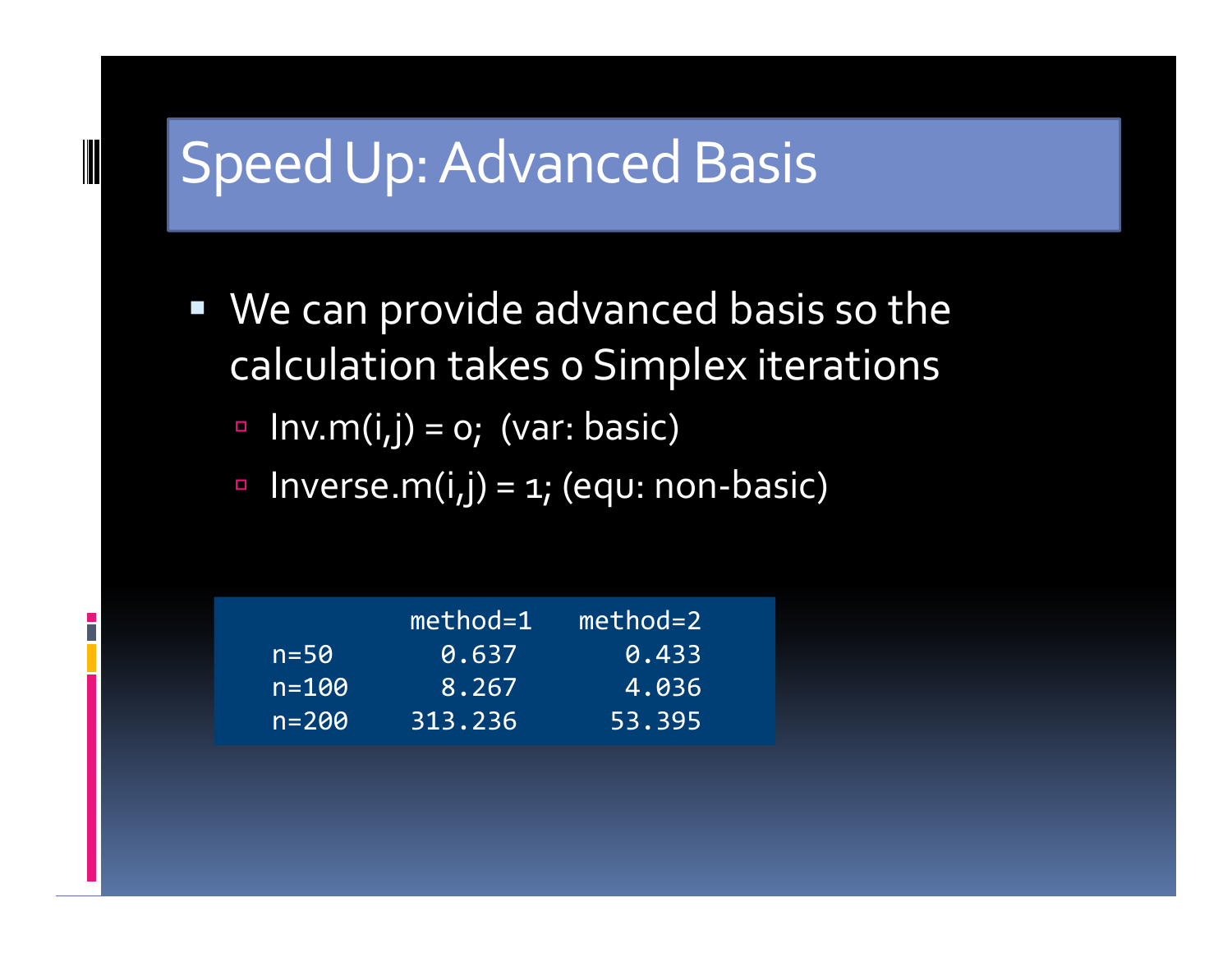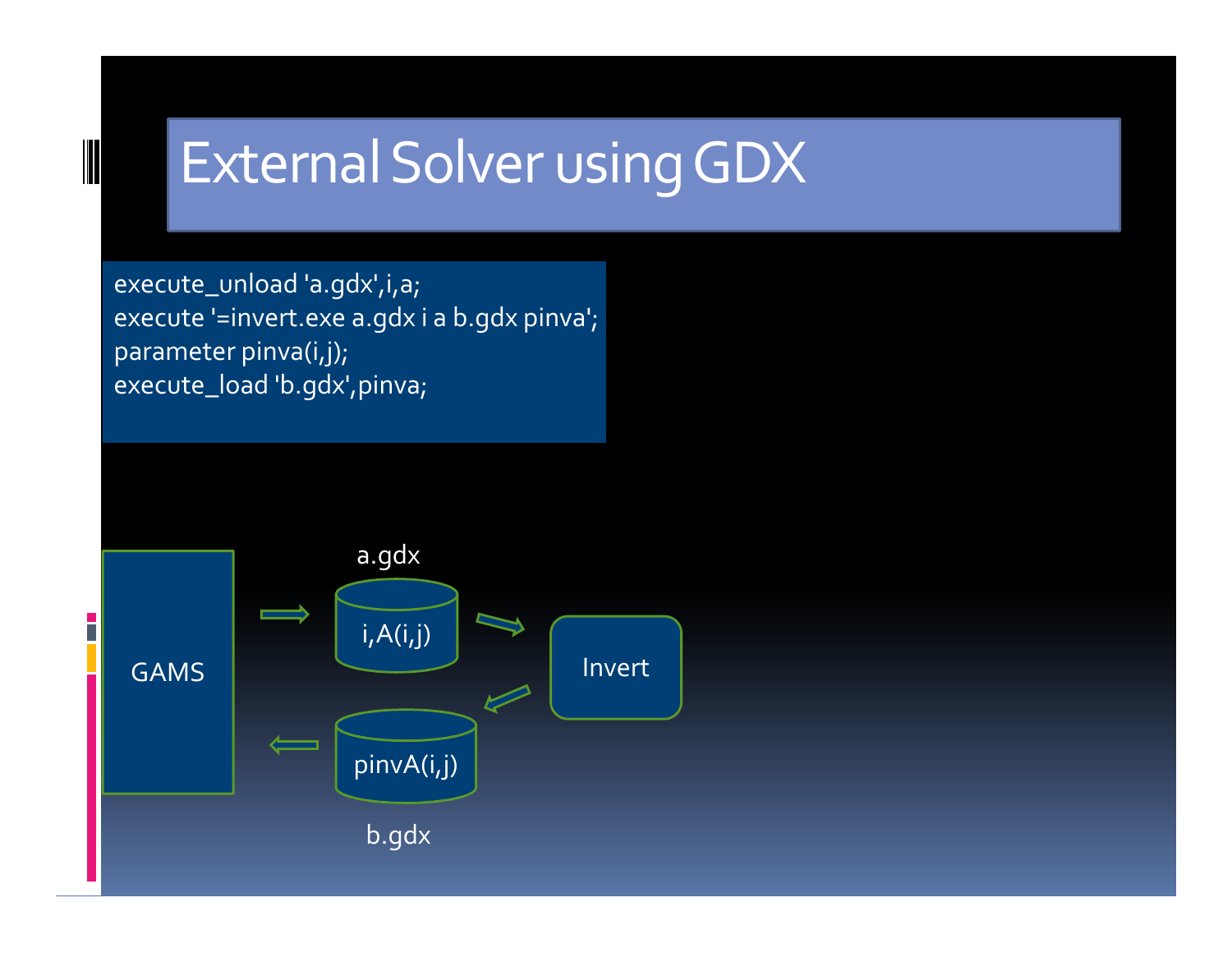# Test Matrix: Pei Matrix

$$
\begin{pmatrix}\n1+\alpha & 1 & 1 & 1 \\
1 & 1+\alpha & 1 & 1 \\
1 & 1 & 1+\alpha & 1 \\
1 & 1 & 1 & 1+\alpha\n\end{pmatrix}
$$

|           | $method=1$ | method=2 | method=3 |
|-----------|------------|----------|----------|
| $n = 50$  | 0.637      | 0.433    | 0.027    |
| $n = 100$ | 8.267      | 14.036   | 0.055    |
| $n = 200$ | 313.236    | 53.395   | 0.118    |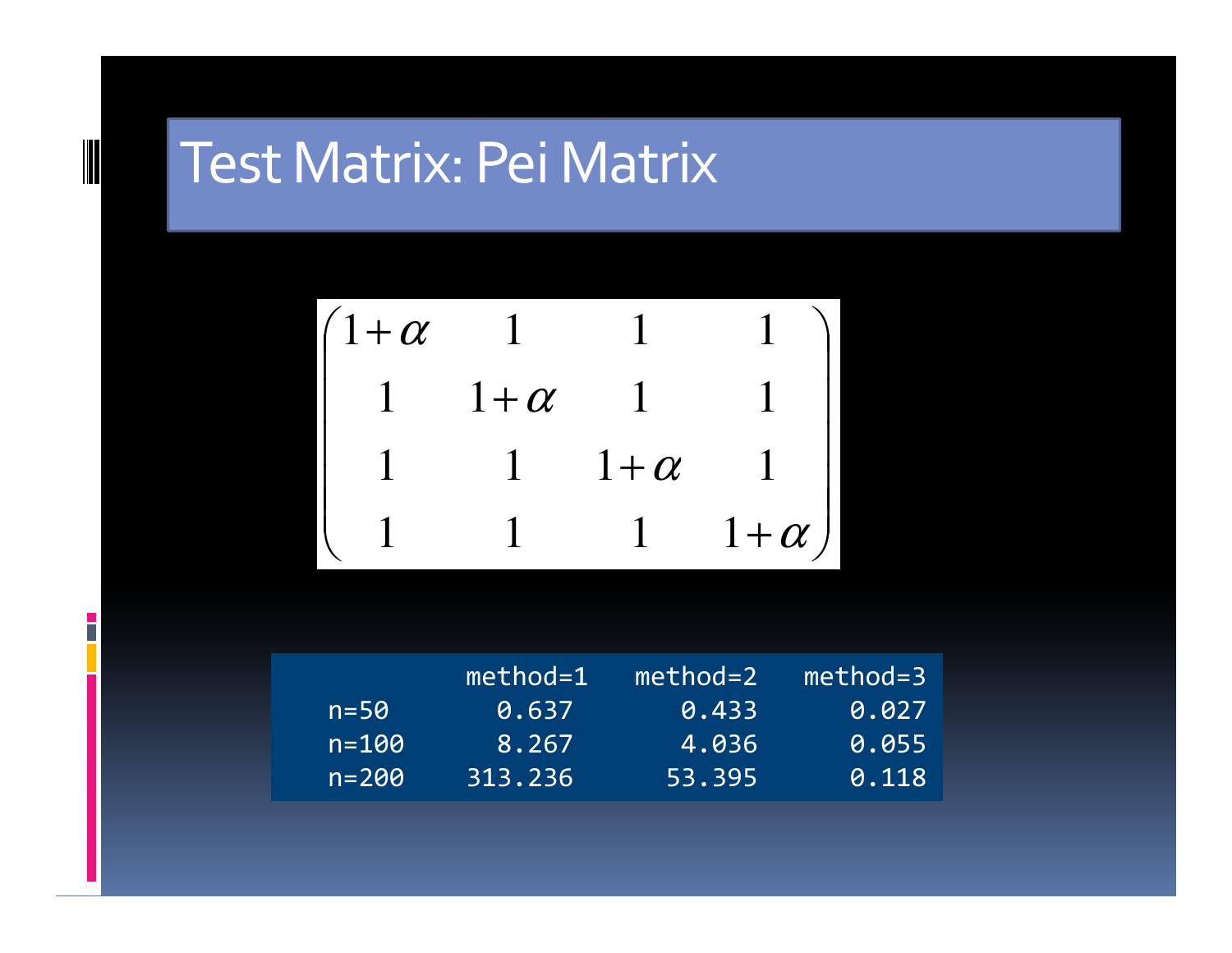# Other tools

Ī

- Cholesky
- **Eigenvalue**
- $\blacksquare$  Eigenvector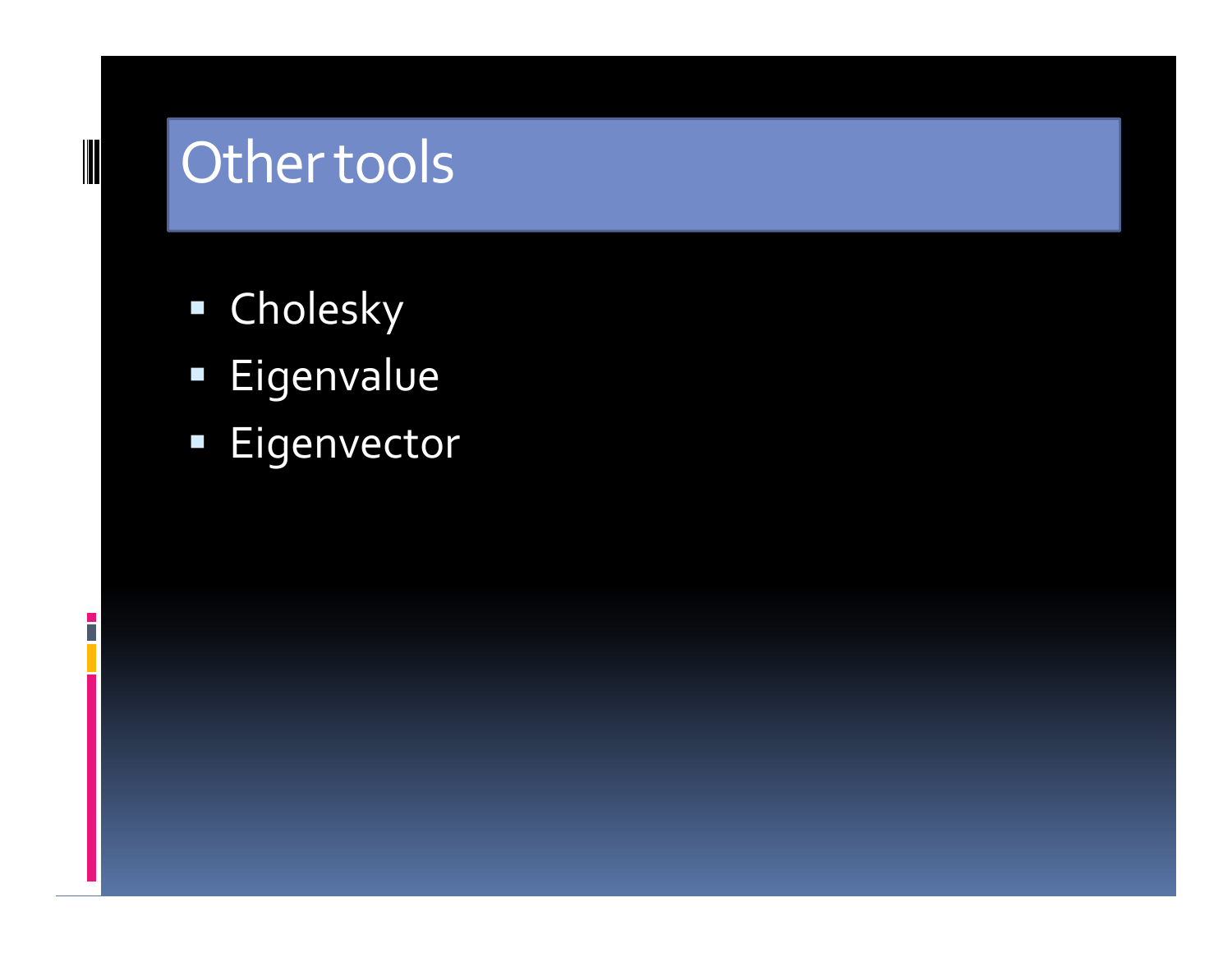# Max Likelihood Estimation

- $\Box$ NLP solver can find optimal values: estimates
- But to get covariances we need:
	- -Hessian

- -Invert this Hessian
- We can do this now in GAMS
	- -Klunky, but at least we can now do this
	- $\Box$ GDX used several times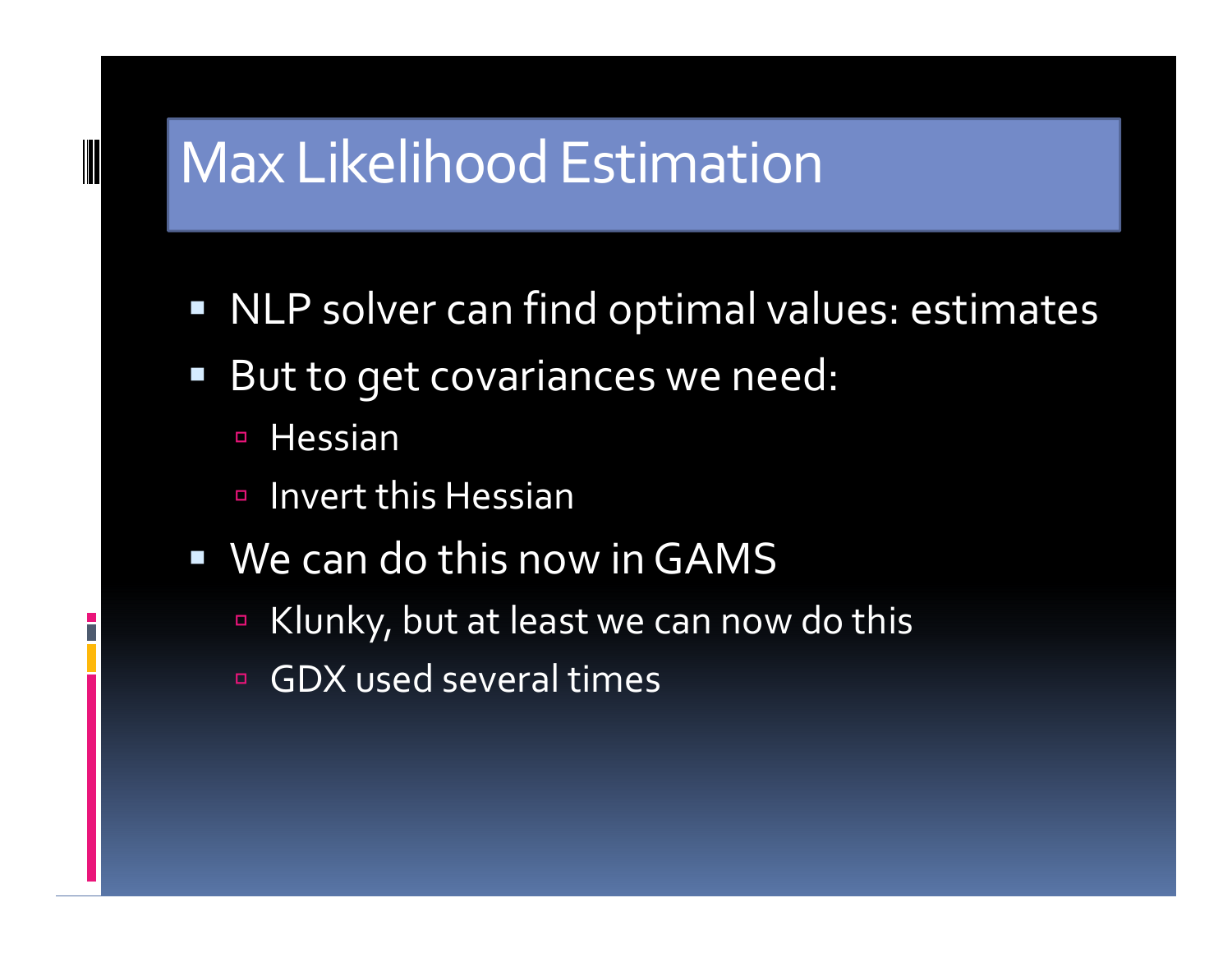# MLE Estimation Example

\* Data:

- \* Number of days until the appearance of a carcinoma in 19
- \* rats painted with carcinogen DMBA.

| set i /i1*i19/;    |      |              |                                        |
|--------------------|------|--------------|----------------------------------------|
| table data $(i,*)$ |      |              |                                        |
|                    | days | censored     |                                        |
| $\mathbf{i}$       | 143  |              |                                        |
| i2                 | 164  |              |                                        |
| i3                 | 188  |              |                                        |
| i4                 | 188  |              |                                        |
| $\mathbf{i}$       | 190  |              |                                        |
| i6                 | 192  |              | set $k(i)$ 'not censored';             |
| i7                 | 206  |              | $k(i)$ \$(data(i,'censored')=0) = yes; |
| i8                 | 209  |              |                                        |
| i9                 | 213  |              | parameter $x(i)$ ;                     |
| i10                | 216  |              | $x(i) = data(i, 'days');$              |
| i11                | 220  |              |                                        |
| 112                | 227  |              | scalars                                |
| i13                | 230  |              | p 'number of observations'             |
| i14                | 234  |              | m 'number of uncensored observations'  |
| i15                | 246  |              | $\mathbf{.}$                           |
| 116                | 265  |              |                                        |
| 117                | 304  |              | $p = card(i);$                         |
| i18                | 216  | $\mathbf{1}$ | $m = card(k);$                         |
| i19                | 244  | $\mathbf{1}$ |                                        |
| ۔<br>اد            |      |              | display p,m;                           |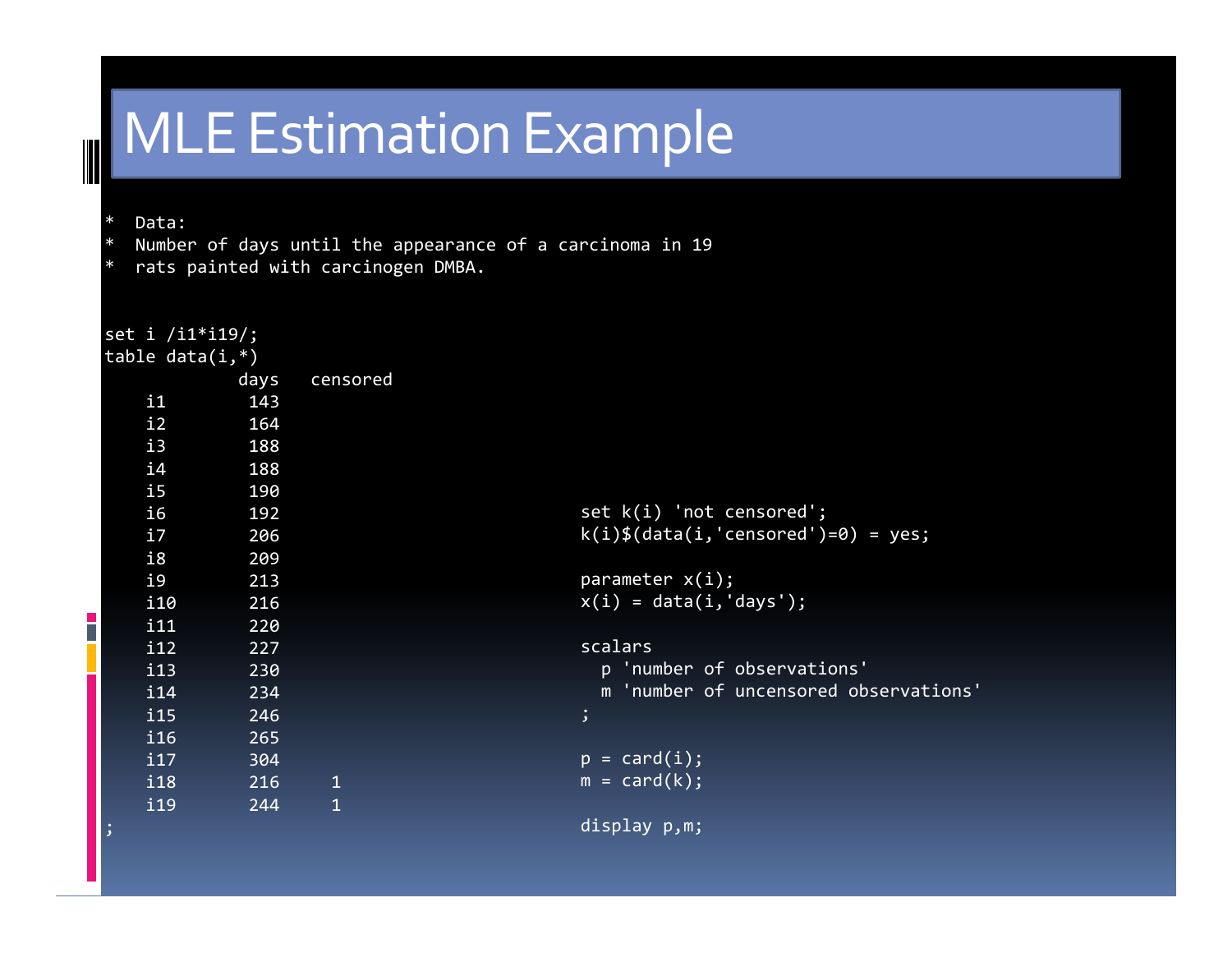# MLE Estimation

 $\parallel$ 

n

```
*------------------------------------------------------------------------------- * estimation*-------------------------------------------------------------------------------scalar theta 'location parameter' /0/;variables
sigma 'scale parameter'
c 'shape parameter'
loglik 'log likelihood'
;equation eloglike;c.1o = 0.001;
sigma.lo = 0.001;eloglike.. loglik =e= m*log(c) - m*c*log(sigma)
+ (c-1)*sum(k,log(x(k)-theta))
- sum(i,((x(i)-theta)/sigma)**c);model mle /eloglike/;
solve mle maximizing loglik using nlp;
```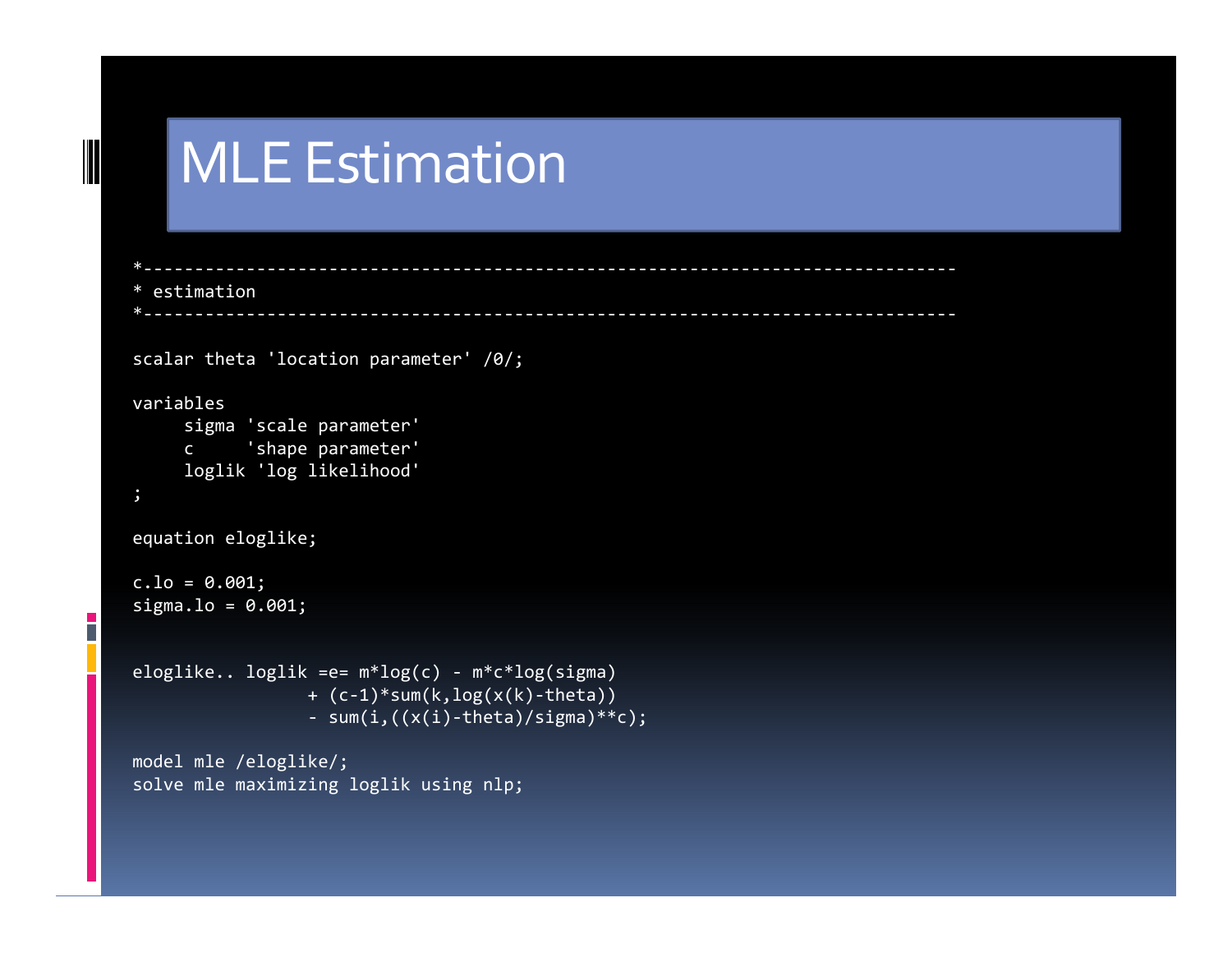### Get Hessian

n.

```
*------------------------------------------------------------------------------- * get hessian*------------------------------------------------------------------------------- option nlp=convert;
$onecho > convert.opthessian
$offecho
mle.optfile=1;
solve mle minimizing loglik using nlp;*gams cannot add elements at runtime so we declare the necessary elements here
\ast*
set dummy /e1,x1,x2/;parameter h(*,*,*) '-hessian';H: individual row Hessians

execute_load "hessian.gdx",h;display h;set j /sigma,c/;
parameter h0(j,j);x1x2

h0('sigma','sigma') = h('e1','x1','x1');h\theta('c', 'c') = h('e1', 'x2', 'x2');
                                                    e1 x1 0.0114575560266001 -0.0257527570747253

h0('sigma','c') = h('e1','x1','x2');x20.934221386133885

h0('c','sigma') = h('e1','x1','x2');display h0;
```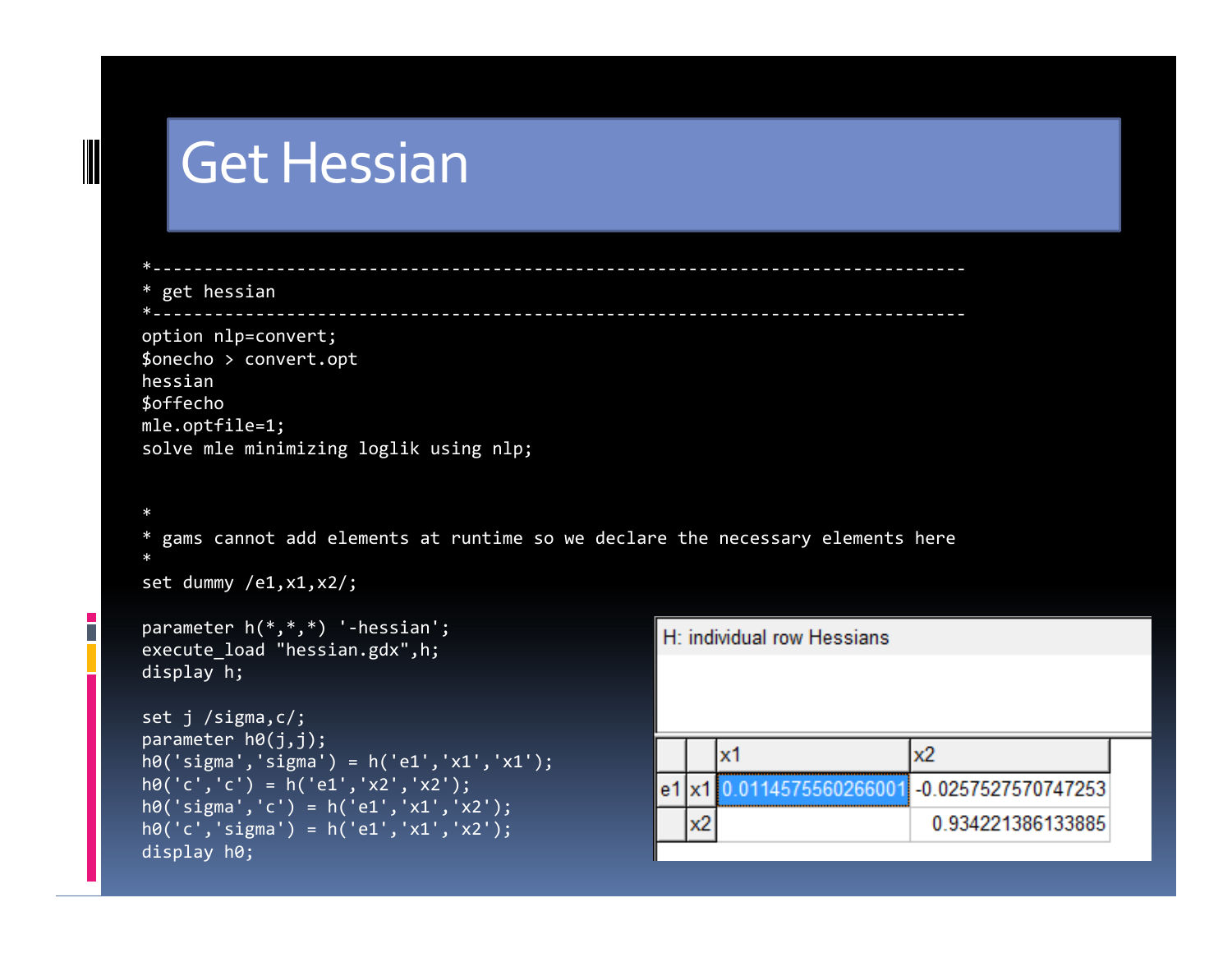### Invert Hessian

\* invert hessian

Г

\*-------------------------------------------------------------------------------

\*-------------------------------------------------------------------------------

execute\_unload "h.gdx",j,h0; execute "=invert.exe h.gdx j h0 invh.gdx invh";parameter invh(j,j); execute\_load "invh.gdx",invh;display invh;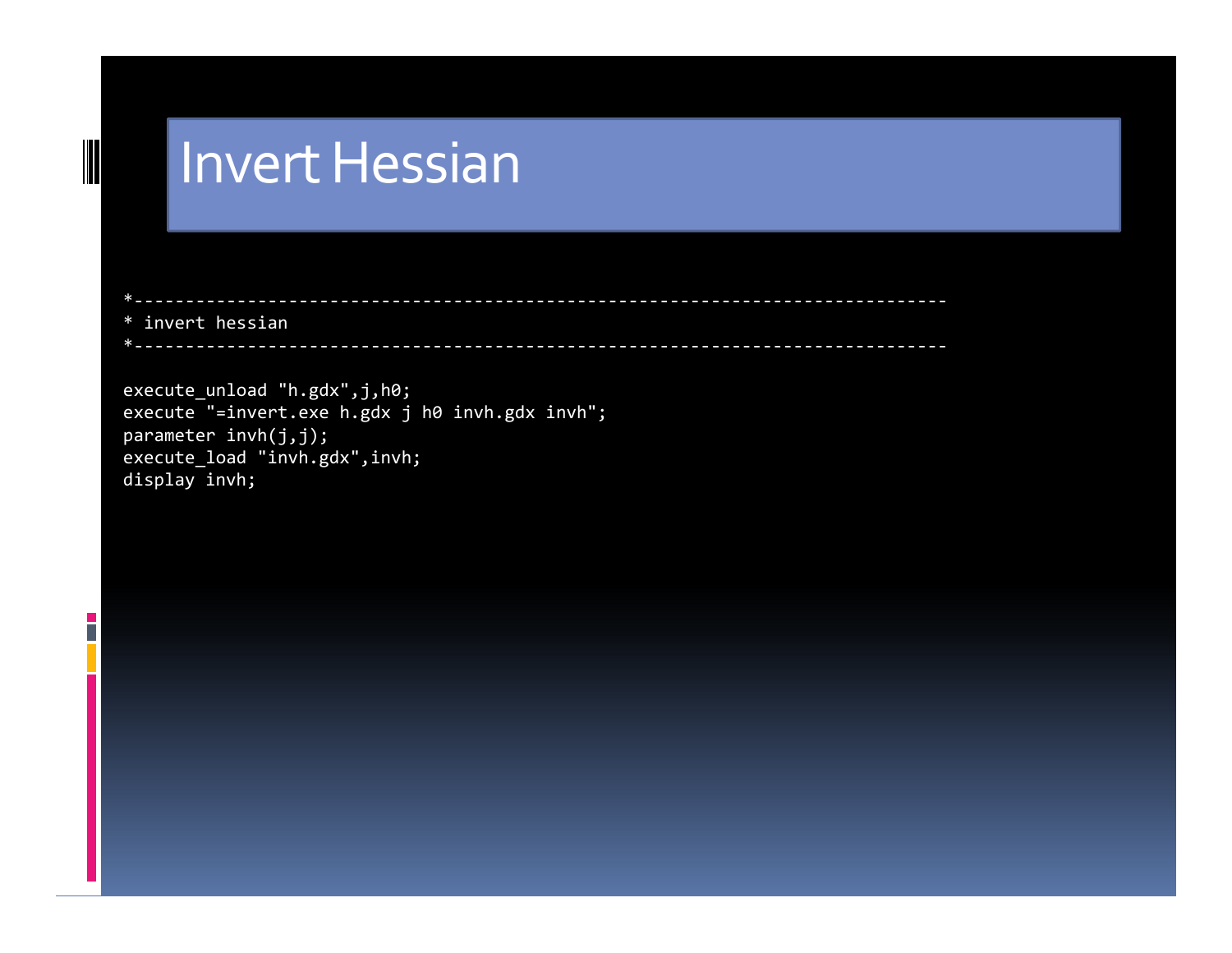### Normal Quantiles

```
*------------------------------------------------------------------------------- * quantile of normal distribution
*-------------------------------------------------------------------------------* find
* p = 0.05
* q = probit(1-p/2)scalar prob /.05/;* we don't have the inverse error function so we calculate it* using a small cns model
```

```
equations e;
variables probit;
e.. Errorf(probit) =e= 1-prob/2;model inverterrorf /e/;
solve inverterrorf using cns;display probit.l;
```

```
* verification:
*> qnorm(0.975);*\overline{[1]} 1.959964
*>
```
 $\parallel$ 

n

```
Or just use 1.96
```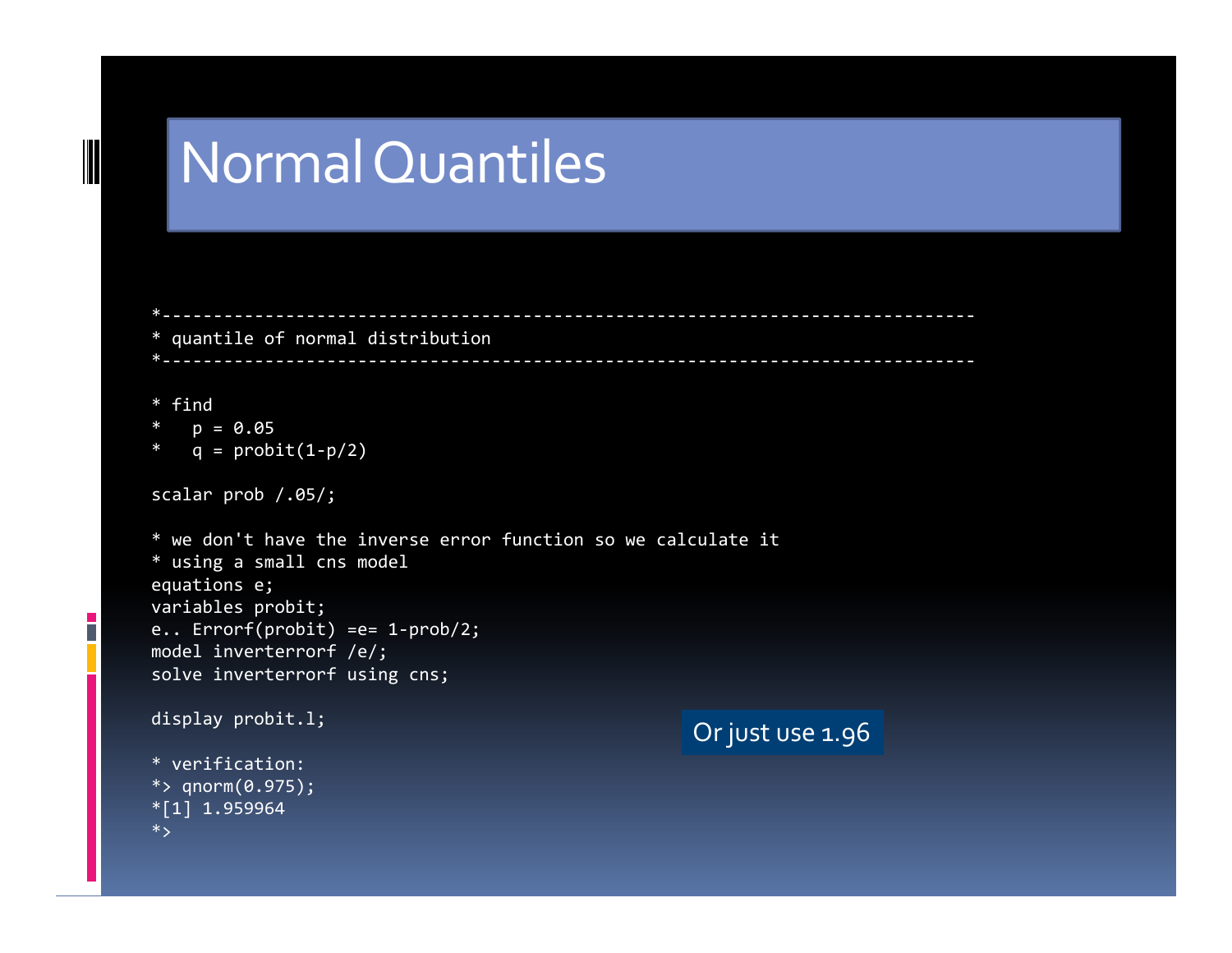```
Finally: confidence intervals*------------------------------------------------------------------------------- * calculate standard errors and confidence intervals

*-------------------------------------------------------------------------------parameter result(j,*);

result('c','estimate') = c.l;
result('sigma','estimate') = sigma.l;result(j,'stderr') = sqrt(abs(intvh(j,j)));
result(j,'conf lo') = result(j,'estimate') - probit.l*result(j,'stderr');
result(j,'conf up') = result(j,'estimate') + probit.l*result(j,'stderr');display result;
```
 $\parallel$ 

|       | 168 PARAMETER result |        |         |         |
|-------|----------------------|--------|---------|---------|
|       | estimate             | stderr | conf lo | conf up |
| sigma | 234.319              | 9.646  | 215.413 | 253.224 |
| c     | 6.083                | 1.068  | 3.989   | 8.177   |
|       |                      |        |         |         |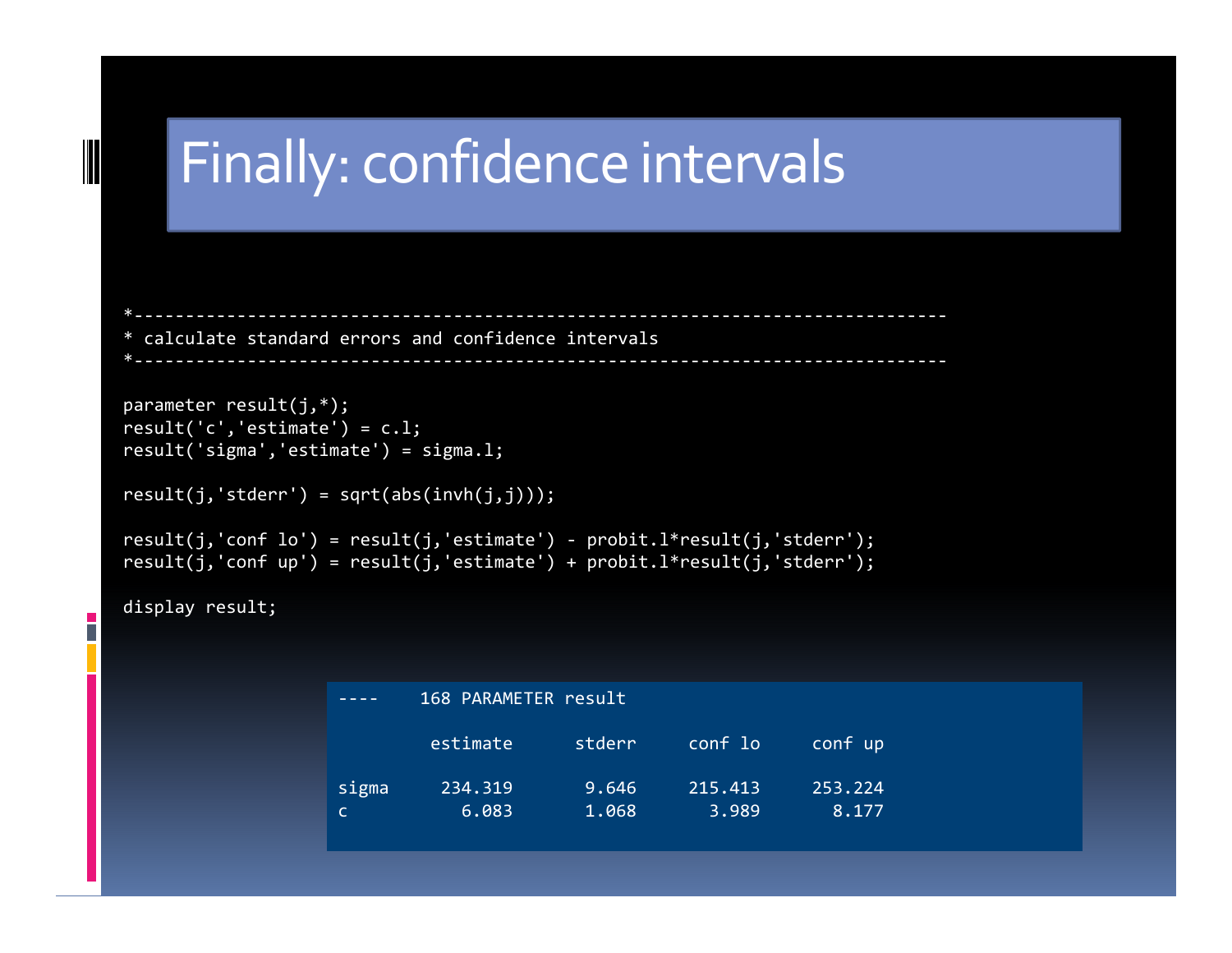# New developments

- $\Box$  Instead of calling external programs with a GDX interface
- Call a user provided DLL
- With simplified syntax:

Parameter A(i,j), B(j,i);  $A(i, j) = ...$  Scalar status;BridgeCall('gamslapack', 'invert', A, B, Status);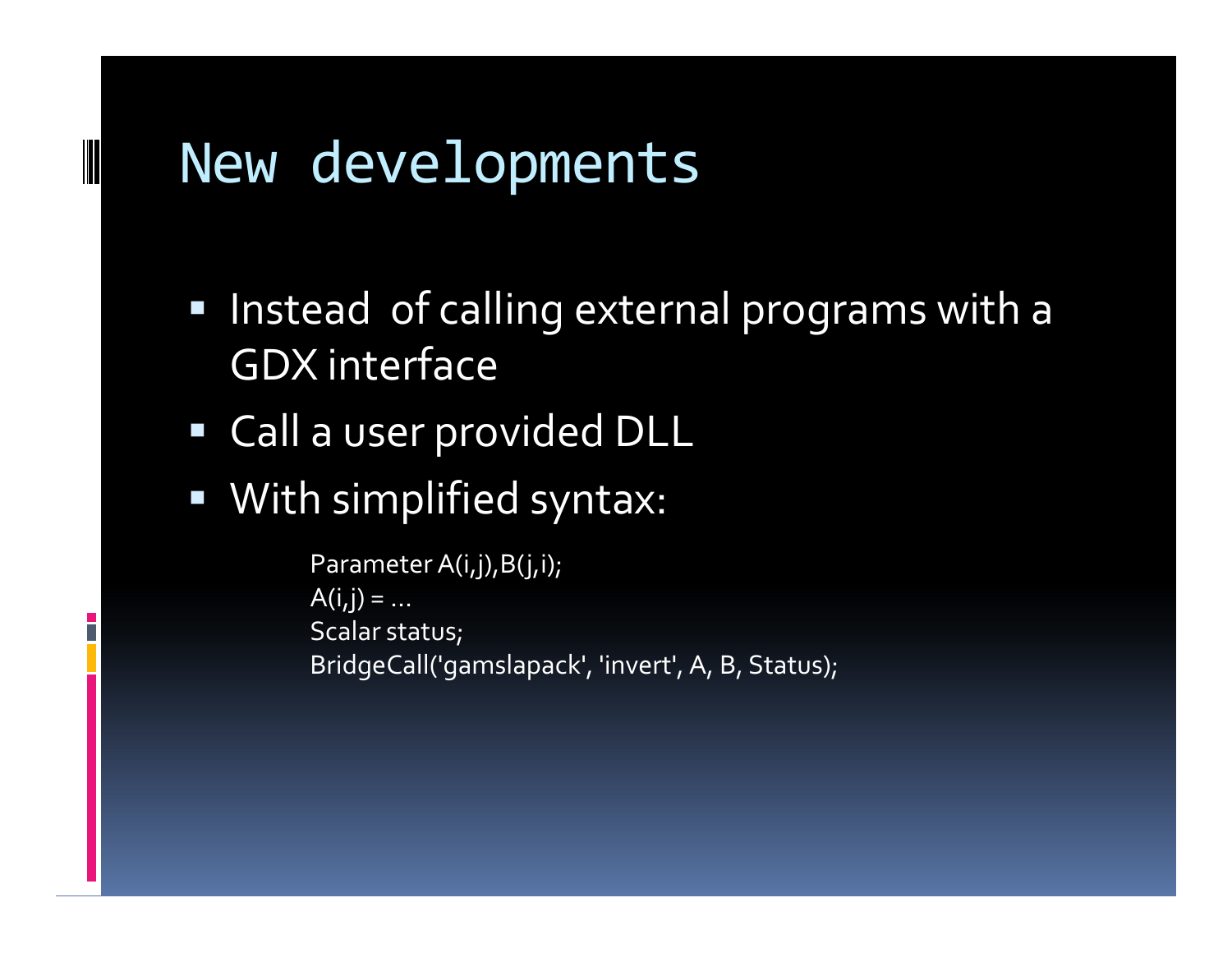## Behind the scenes

- Map GAMS data to fortran, c, ...
- Deal with calling conventions (stdcall)
- Specified in a small spec file

#### file bridgelibrary.ini[bridge] id=GAMS bridge librarylib1=gamslapacklib2=gamsgsl

### subroutine invert(a,n,b,info)

beginning of file gamslapack.ini[Library]Version=1 Description=GAMS interface to LAPackLibName=gamslapack DLLName=gamslapackStorage=F

[invert]name=invert $i=Q$  // param1 = square matrix  $i1d=iz$ i2=D // param  $2 = n$  o1=Q // param 3 = square matrix  $01d1=i1,2$  o1d2=i1,1 o2=N // param 4 = infostatus=o2